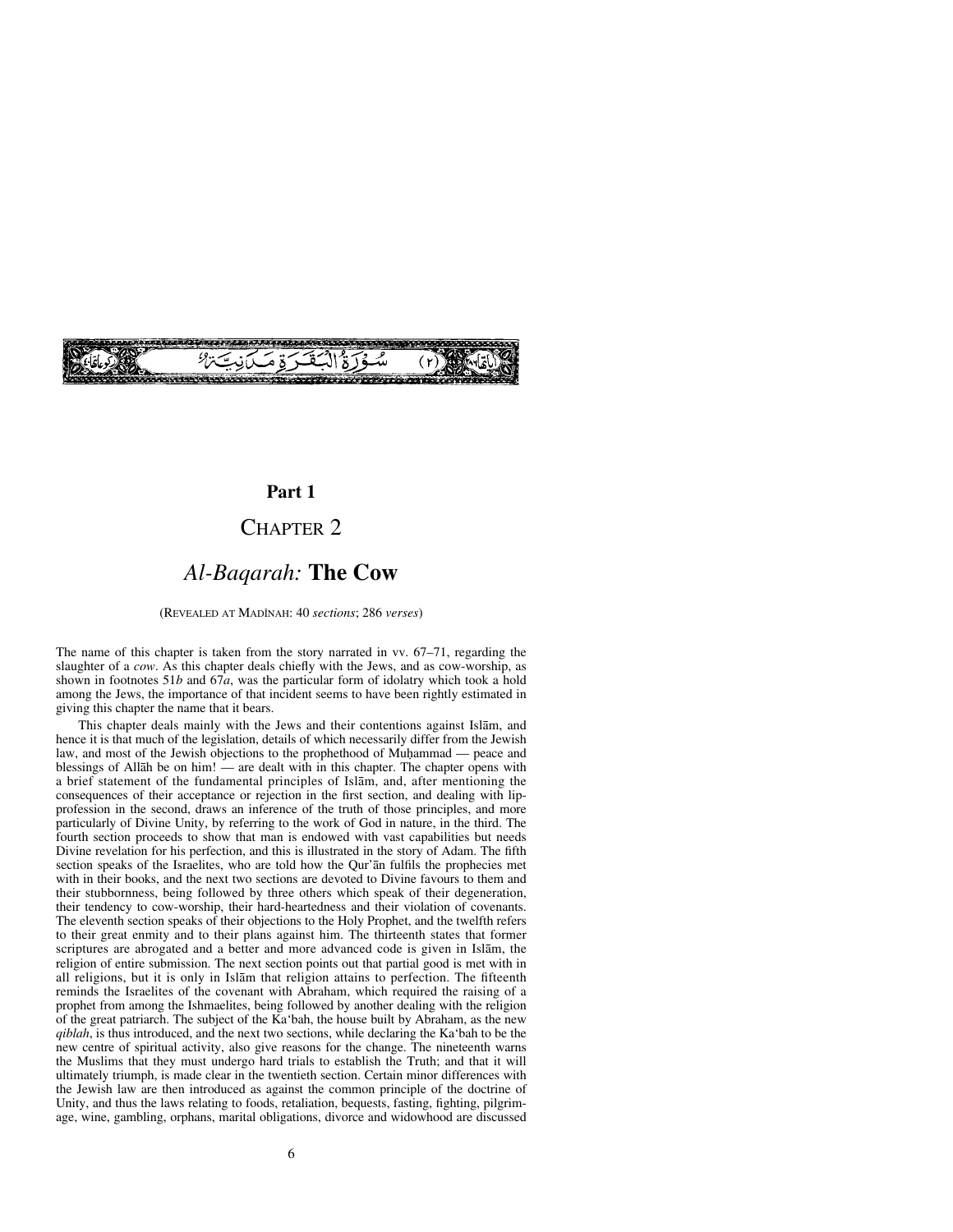in the eleven sections that follow. The next two, the 32nd and the 33rd, make a reversion to the subject of fighting, which was necessary if the Muslims would escape national death, and illustrations are given from Israelite history. We are then told in the thirtyfourth section of the mighty power of Allåh to give life to the dead, and the Muslims are told that they should not use compulsion in the matter of religion, as their opponents had done. Two instances are then quoted in the following section, one from the history of Abraham and the other from Israelite history, showing how dead nations are raised to life. But national growth and prosperity, we are immediately told in the thirty-sixth and thirtyseventh sections, depend on acts of sacrifice, and every penny spent in the cause of truth yields seven hundredfold, and even much more, fruit. The Muslims, being thus promised abundance of wealth as the result of their sacrifices, are warned in the following section against usurious dealings which breed an inordinate love of wealth, for the amassing of wealth was not the goal of a Muslim's life. They are at the same time told, in the thirtyninth section, to guard their property rights by the employment of writing in their transactions and securing evidence. In conclusion, they are taught a prayer for the ultimate triumph of the Truth. Thus we find no break in the continuity of the subject, and the change, whenever necessary, is introduced quite naturally.

There is a clear connection between this chapter and the last one. There in the concluding words is a prayer for being guided on the right path (1:5), while here that guidance is afforded in the opening words: "This book, there is no doubt in it, is a guide" (v. 2). But though this chapter follows the *Fātihah*, it is really the first chapter, because the *Fātihah* is placed at the head, being the essence of the whole of the Qur'ān. This affords very clear evidence of the wisdom displayed in the arrangement of the chapters of the Holy Book. For this chapter fittingly opens with a prelude as to the object which is aimed at in the revelation of the Holy Our'an, and contains in its very opening verses the fundamental principles of the Islamic religion, which are also in fact the fundamental principles which can form the basis of the natural religion of man. These principles are five in number, three of them containing theoretical ordinances or articles of belief and two containing practical ordinances or principles of action. The theoretical ordinances are a belief in the Unseen, i.e. Allåh, in Divine revelation to the Holy Prophet as well as to the prophets before him, and in the life to come, while on the practical side is mentioned prayer, which is the source from which springs true Divine love, and charity in its broadest sense. The result of the acceptance of these fundamental principles is mentioned in v. 5, being guidance in the right direction and success. Similarly, it is with a reiteration of the broad principles of the Islamic faith and with a prayer for the triumph of the Truth that the chapter ends, and the whole of the chapter is really an illustration of the truth of the principles enunciated in its beginning.

This chapter was revealed in Madinah, and belongs to the earliest Madinah revelations. The main portion of it belongs to the 1st and 2nd years of the Hijrah, but it also contains verses which were revealed later, some of them towards the close of the Prophet's life.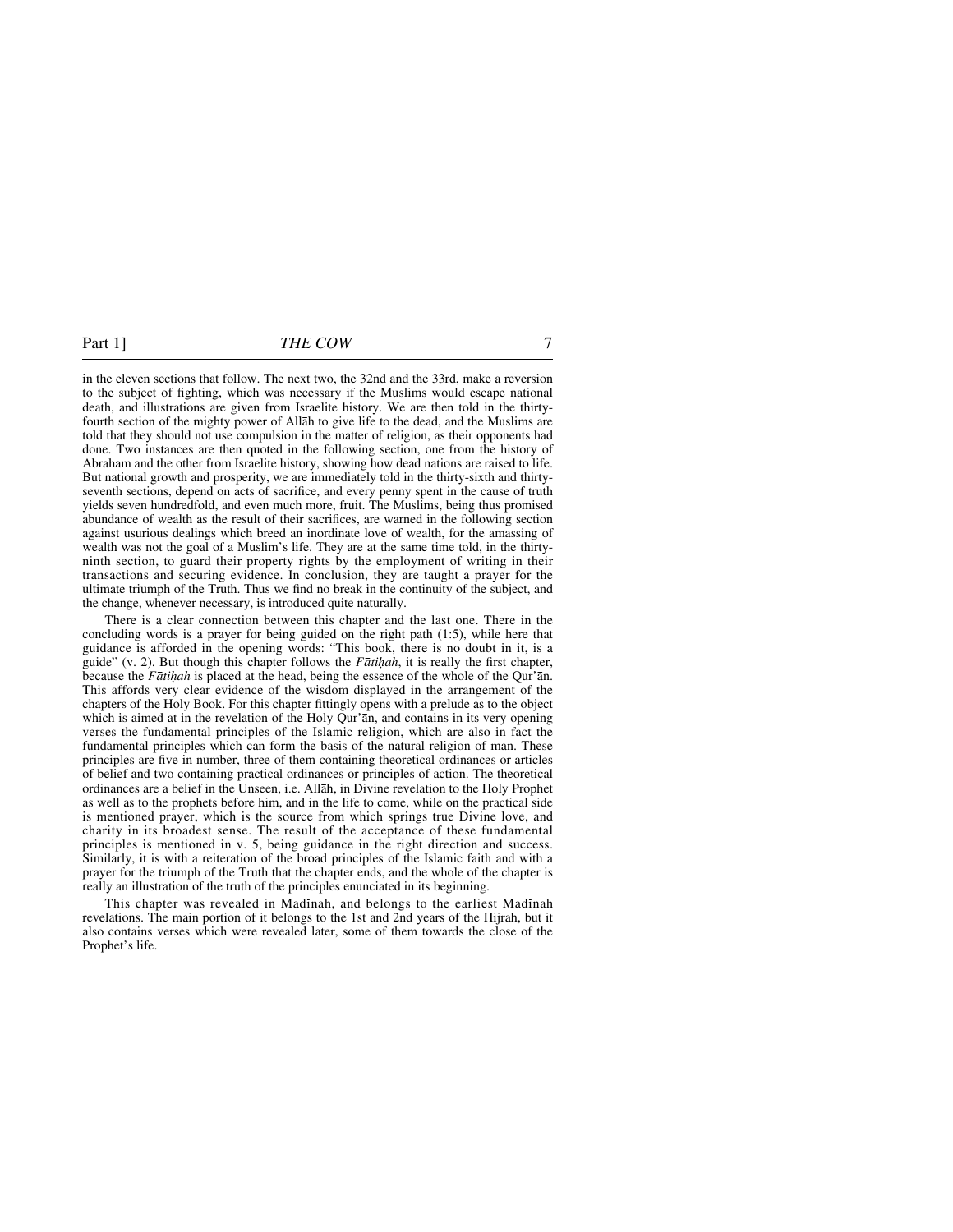#### SECTION 1: **Fundamental Principles of Islåm**

In the name of Allåh, the Beneficent, the Merciful.

**1** I, Allåh, am the best Knower.*<sup>a</sup>*

**2** This*<sup>a</sup>* Book,*<sup>b</sup>* there is no doubt in it, is a guide to those who keep their duty,*<sup>c</sup>*



1*a.* The original words are *alif, lām, mim.* Translations of the Holy Qur'an generally leave abbreviations, like the one occurring here, untranslated. The combinations of letters or single letters occurring at the commencement of several chapters, 29 in all, are called *muqa∆∆a'åt*, and according to the best received opinion these letters are abbreviations standing for words. The Arabs used similar letters in their verses. Abbreviations are known to all languages, the only peculiarity of their use in Arabic literature being that the letters carry different meanings in different places, and the meaning is decided in each case by the context. Such is the opinion of I'Ab (AH). Both he and IMsd agree in interpreting *alif, lām, mim, occuring here as well as at the commencement of the 3rd,* 29th, 30th, 31st and 32nd chapters of the Holy Qur'ån as meaning *I, Allåh*, *am the best Knower, alif* standing for *ana, låm* for *Allåh*, and *mßm* for *a'lam* (AH, IJ), being respectively the first, the middle and the last letters of the words for which they stand. Others regard them as contractions for some Divine attribute. That they may also serve as the names of chapters is no ground for supposing that they carry no significance. The strange suggestion of Golius that *alif, lām, mim* stands for *amr-li-Muhammad*, which is said to mean *at the command of Muhammad*, is not only devoid of authority but is also grammatically incorrect. Rodwell's statement, made in his comment, on the significance of the letter *n∂n*, occurring in the beginning of chapter 68, that "the meaning of this, and of the similar symbols throughout the Qur'ån, was unknown to the Muhammadans themselves even in the first century", is equally devoid of truth. The significance of these letters can in most cases be traced to the Companions of the Holy Prophet, and hence the suggestion that these were "private marks" or initial letters attached by their proprietor to the copies furnished to Zaid, when effecting his recension of the text under '*Uthmån*, is not even worthy of consideration. It is further opposed to the surest historical testimony, which proves beyond all doubt that these letters were recited as parts of the chapters in the time of the Prophet himself.

2*a.* Palmer translates the word *dhålika* as *that*, and thinks that its rendering as *this* is an error, but as LL says: "Like as a person held in mean estimation is indicated by *hådhå* which denotes a thing that is near, so, on account of its high degree of estimation a thing that is approved is indicated by *dhålika*, whereby one indicates a thing that is remote."

2*b.* The Qur'ån is here called *al-Kitåb*, or *the Book*. The root word *kataba* means *he wrote* and also *he brought together* (LL) and *kitåb*, or *book*, is a writing which is complete in itself. Thus a letter may also be called a *kitåb*, and in this sense the word occurs in 27:28, 29. The application of the word *kitåb* to the Holy Qur'ån occurs in very early revelations, and the use of the word shows clearly that the Qur'ån was from the first meant to be a *complete book* and one that existed not only in the memory of men but also in visible characters on writing material, for otherwise it could not be called *al-Kitåb*.

2*c*, see next page.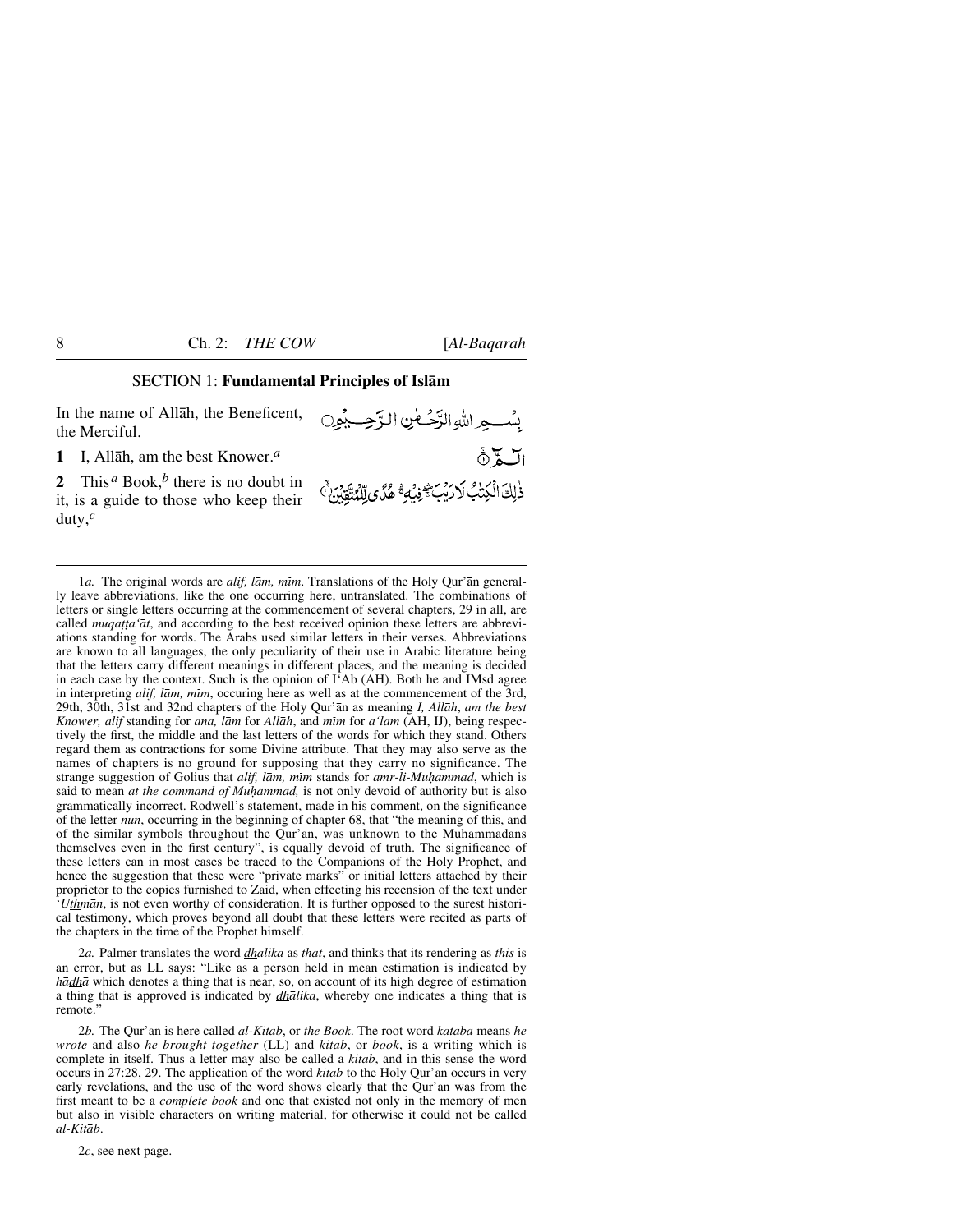**3** Who believe in the Unseen*<sup>a</sup>* and keep up prayer and spend out of what We have given them,*<sup>b</sup>*

**4** And who believe in that which has been revealed to thee and that which was revealed before thee,<sup>*a*</sup> and of the Hereafter*<sup>b</sup>* they are sure.

الَّذِينَ يُؤْمِنُوْنَ بِالْغَيْبِ وَيُقِيْدُونَ الصَّلِاةَ دَمِيّاً بَرَدْنِهُمْ بِبُفِقُونَ ۞ وَالَّذِينَ يُؤْمِنُونَ بِمَأْأَنِّزِلَ إِلَيْكَ وَمَا ابْزِلَ مِنْ قَبْلِكَ وَبِالْأَخِرَةِ مُمْ يُوْتِنُونَ ﴾

3*a. Al-ghaib* is that *which is unseen* or *unperceivable by the ordinary senses*. According to R, the Unseen here stands for Allåh, a belief in Whose existence is the cardinal principle of religion. A belief in God is thus the first duty of man, the first requisite of spiritual advancement.

3*b. ˝alåt* means *supplication* or *prayer*. In Islåm prayer assumed a regularity and a form, and became an established institution of religion. The verb used to indicate the observance of *©alåt* is throughout the Holy Qur'ån *aqåma*, meaning *he kept a thing* or *an affair in the right state* (LL), and hence it is not the mere observance of the form that the Qur'ån requires, but the keeping of it in a right state, i.e. being true to the spirit of the prayer. The object of prayer is elsewhere clearly stated to be the purification of the heart (29:45). Spending out of what one has been given stands for *charity* in its broadest sense, or the doing of good to all creatures. This verse lays down the two prime duties of man, the two principles of action which are necessary for spiritual advancement, and these are prayer to God and service to humanity. After speaking of the cardinal principle of faith, a belief in God, the Holy Qur'ån now speaks of the two great principles of action to show how to translate faith into action.

4*a.* Of all the religions of the world Islåm is the only one that laid down the broad basis of faith in all the prophets of the world, and the recognition of truth in all religions is its distinctive characteristic. The words *that which was revealed before thee* include revelations to all the nations of the world, for we are elsewhere told that "there is not a people but a warner has gone among them" (35:24). The Qur'ån does not, however, mention all the prophets by their names, for "of them are those We have mentioned to thee and of them are those We have not mentioned to thee" (40:78). It thus requires not only a belief in Divine revelation to the Prophet Muhammad but

4*b,* see next page.

<sup>2</sup>*c.* I make a departure here from the rendering of the word *muttaqß*, which English translators generally render into *God-fearing* or *pious*. The root is *waqå*, and conveys the sense of *saving, guarding*, or *preserving* (LL). According to R, *wiqåyah signifies the guarding of a thing from that which harms* or *injures it*. The verb of which *muttaqß* is the nominative form is *ittaqå*, which means, *he preserved* or *guarded himself exceedingly*. "In the conventional language of the law", according to LL, "*he preserved* or *guarded himself exceedingly from sin* or *what would harm him in the world to come*." Hence the word *muttaqß* may properly be translated only as one who guards himself against evil, or *one who is careful of*, or *has regard for*, or *keeps his duty*. The Qur'ån is here described as affording guidance to those who keep their duty, because the sense of keeping his duty is innate in man, and everyone who has regard for duty is true to nature and true to himself. No guidance would benefit a man who has no regard for his duty. Adopting the alternative meaning, *those who guard against evil*, the significance is that guarding against evil or being saved from sin is the first stage in man's spiritual advancement, and the Qur'ån lays down the principles by following which the higher stages of that advancement are attained.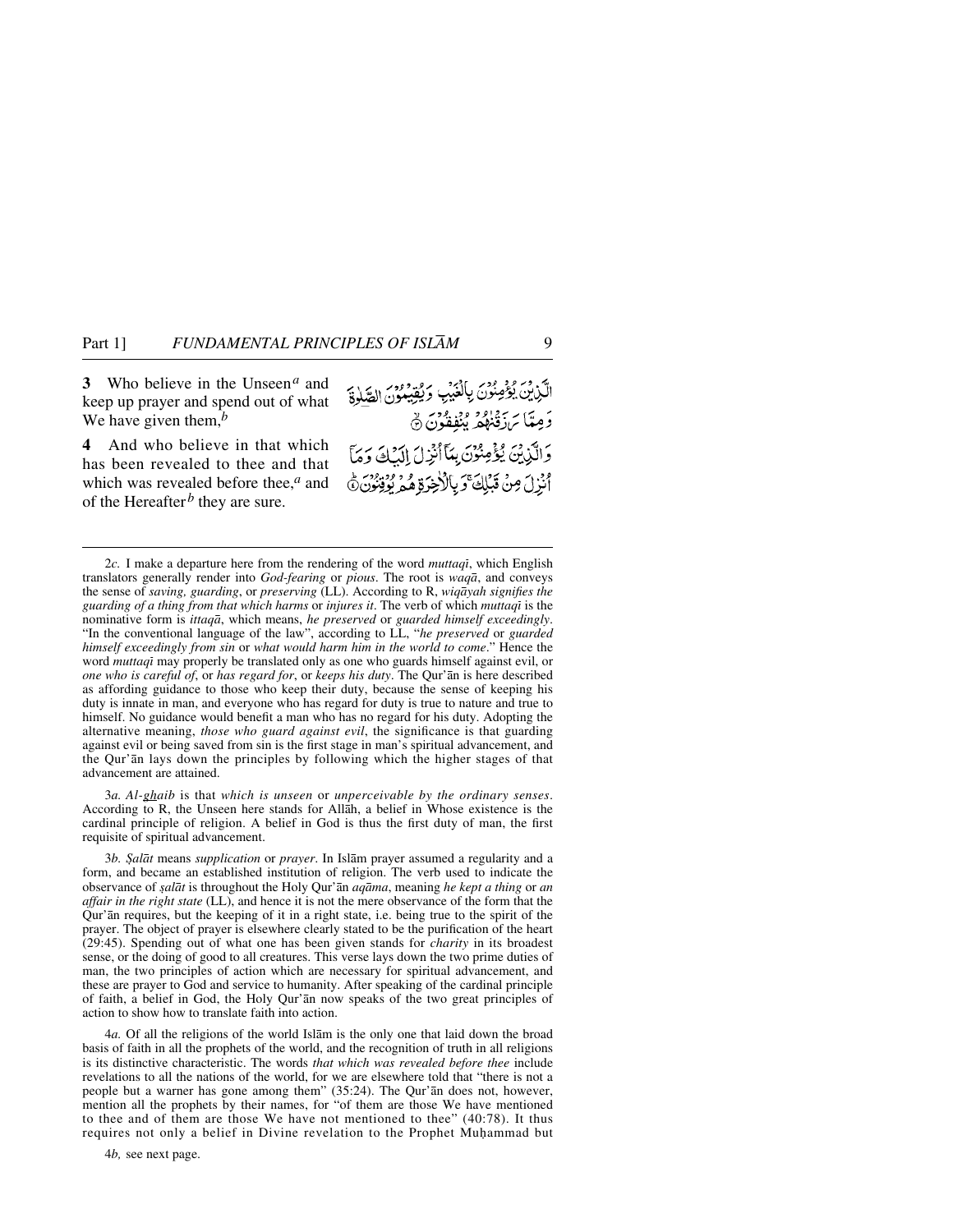**5** These are on a right course from their Lord and these it is that are successful.*<sup>a</sup>*

**6** Those who disbelieve — it being alike to them whether thou warn them or warn them not<sup> $a$ </sup> — they will not believe.

**7** Allåh has sealed their hearts and their hearing; and there is a covering on their eyes, and for them is a grievous chastisement.*<sup>a</sup>*

أُولَيْكَ عَلَى هُدَّى مِّنْ تَرْبِّهِ مُرْكَزٍ أُولَيْكَ و والمُفْلِحُونَ 9 انَّ الَّذِينَ كَفَرُدا سَوَّاءَ عَلَيْهِمْ ءَ رَبَّهُ بِهِ مَا يَهُ اَمْرِ كَمْ تَنْبَيْهُ، هُمْرِ لَا يُؤْمِنُونَ ۞ خَنَةَ اللَّهُ عَلَى قُلُوْبِهِمْ وَعَلَى سَبْعِهِمْ لَوَ عَلَى اصَارِهِمْ غِشَاوَةٌ وَلَهُهُ عَذَابٌ عَظِيْمٌ

4*b.* A belief in a life after death is the last of the five fundamental principles of Islåm that are stated here, the third of the principles of faith. It is only this belief that can make the generality of men conscious of the responsibility of human actions. A life after death, according to Islåm, implies a state of existence which begins with death, but a complete manifestation of which takes place later, when the fruits of the actions done in this life take their final shape. It should be borne in mind that a belief in Allåh and a belief in the Hereafter, being respectively the first and the last of the fundamental principles of Islåm as mentioned here, often stand for a belief in all the fundamental principles of Islåm, as in vv. 8, 62, etc. It is quite unwarranted to take *al-Åkhirat* as meaning *the message or revelation which is to come*. The Qur'ån knows of no message coming to humanity after it. It is the last message, religion having been made perfect by it (5:3). The *Åkhirat* of this verse is plainly spoken of as the Last Day in v. 8.

5*a.* Those who accept the three principles of faith, and the two principles of action, mentioned above, are declared to be successful. The word *muflih* is the nominative form of *afla√a* which means *he attained to success*, and includes both the good of this life and the good of the Hereafter (T). The next two verses speak of those who disbelieve.

6*a.* The passage is parenthetical (AH), and should be translated as such. The ordinary rendering of the passage, which makes the parenthetical passage an enunciative one, makes the verse meaningless, for it would then run thus: "Those who disbelieve it is alike to them whether thou warn them or warn them not; they will not believe." Now this amounts to saying that no one who once disbelieves would ever believe, a statement which is absurd on the face of it. Treating the portion quoted above as parenthetical, the meaning is quite clear, viz., disbelievers of a particular type, i.e., those who pay no heed at all to the Prophet's warning, cannot benefit by his preaching.

7*a.* It should be noted that only those disbelievers are spoken of here who so hardened their hearts as not to pay any heed to the Prophet's preaching and warning, as clearly indicated in the previous verse; compare 7:179: "They have hearts wherewith they understand not, and they have eyes wherewith they see not, and they have ears wherewith they hear not. They are as cattle." Allåh is here spoken of as having sealed their hearts and ears because He made them taste the consequences of their heedlessness.

a belief in Divine revelation to the whole of humanity, to all nations of the world. A Muslim is therefore one who believes in all the prophets of God, sent to any nation, whether their names are mentioned in the Holy Qur'ån or not. This is the fourth of the fundamental principles of Islåm, the second among matters relating to faith. It shows that God has always been made known to man through Divine revelation, and that revelation is a universal fact.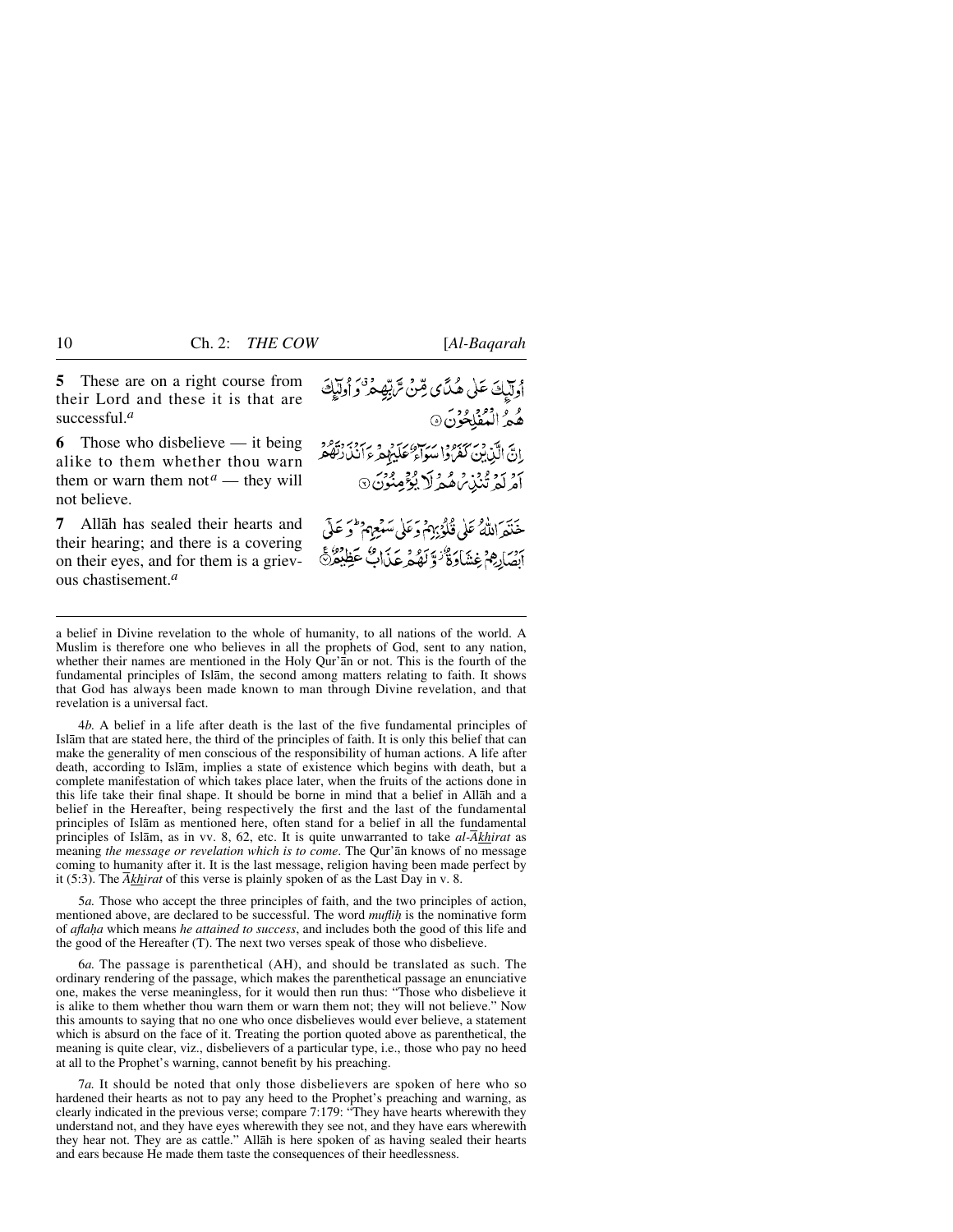# SECTION 2: **Lip-profession**

**8** And there are some people who say: We believe in Allåh and the Last Day;<sup>*a*</sup> and they are not believers.

**9** They seek to deceive Allåh and those who believe, and they deceive only themselves and they perceive not.*<sup>a</sup>*

**10** In their hearts is a disease, so Allåh increased their disease, and for them is a painful chastisement because they lie.*<sup>a</sup>*

**11** And when it is said to them, Make not mischief in the land, they say: We are but peacemakers.

**12** Now surely they are the mischief-makers, but they perceive not.*<sup>a</sup>*

وَمِنَ النَّاسِ مَنْ يَّتَدُّرُنُ اٰمَنَّا بِاللّهِ وَبِالْبَوْمِ الْأَخِرِ وَمَاهُوۡ بِمُؤۡمِنِيۡنَ ﴾ يُلْمِي عُوْنَ اللَّهَ وَ إِلَّيْ بِنَ اٰ رُدُو بِرِيما بِهِ مِنْ وَمِرٍ ال*أسبع وعبر و د بر*يز ووود.<br>الأ انفس*ه*م و ما يسعرون ( ِ فِي قُلُوْبِهِمْ مِّرَضٌ فَذَارَهُ هُ اللَّهُ مَرَضًا ۚ وَلَهُمْ عَذَابٌ إِلَيْمٌ ۚ يَبِيَأُ كَأَنُوْا يَكُذِرِ بُوْنَ۞ وَإِذَاقِيْلَ لَهُمْ لَا تَفْسِدُوْإِنِّي الْأَرْضِ ۗ قَالُوْٓا الثَّمَانَ مَنْ مُصْلِحُونَ @ أَلَآ اِنَّهُمْ هُمُ الْمُفْسِدُونَ وَلٰكِنِّ لاَّ يَسْعُرُونَّ

9*a. Khåda'a* signifies *he strove, endeavoured* or *desired to deceive* him. One says this of a man when he has not attained his desire (LL). *Khåda'a* also indicates, when used concerning the Divine Being, *He requited to him his deceit* (T, LL); see 15*a* and 4:142*a*. *Khåda'a* also means *he forsook, he refrained* (LL).

10*a.* Compare 71:6, where Noah is made to say: "But my call has only made them flee the more", though the call was meant to bring them nearer to the truth. The disease here stands for the weakness of their hearts (AH), for they had not the courage to deny Islåm openly, and this weakness only became the greater as the cause of Islåm became more and more triumphant.

12*a*, see next page.

<sup>8</sup>*a.* Belief in Allåh and the Last Day is here equivalent to the profession of Islåm; see 4*b*. After speaking of the two classes, the accepters and the rejecters of the Prophet's message, the Holy Qur'ån now speaks of a third class, the insincere people who accept the message only with their lips. The persons spoken of in this verse are the hypocrites, who were a source of constant trouble to the Prophet at Madinah. Before he came to that city, 'Abd Allåh ibn Ubayy was a person of note there, and he expected to become the leader. But the Prophet's advent and his recognition by all the communities of that city, as head of the state, robbed him of those dearly cherished hopes, and he along with his followers adopted an attitude of hypocrisy. The case of the hypocrites is dealt with at length here, in 3:149-181; 4:60-152; 9:38-127, and in the 63rd chapter, and occasionally elsewhere. But apart from the particular class of people spoken of here who were really enemies of Islåm in the guise of believers, there are in every religion large numbers of people whose hearts are affected with a similar spiritual disease. Their acceptance of the Truth is only with the lips, and faith does not go deep down into their hearts. They are loud in their claims but when there is a question of carrying out the precepts of the faith or of making any sacrifice in its cause, they lag behind. These verses may as well apply to them.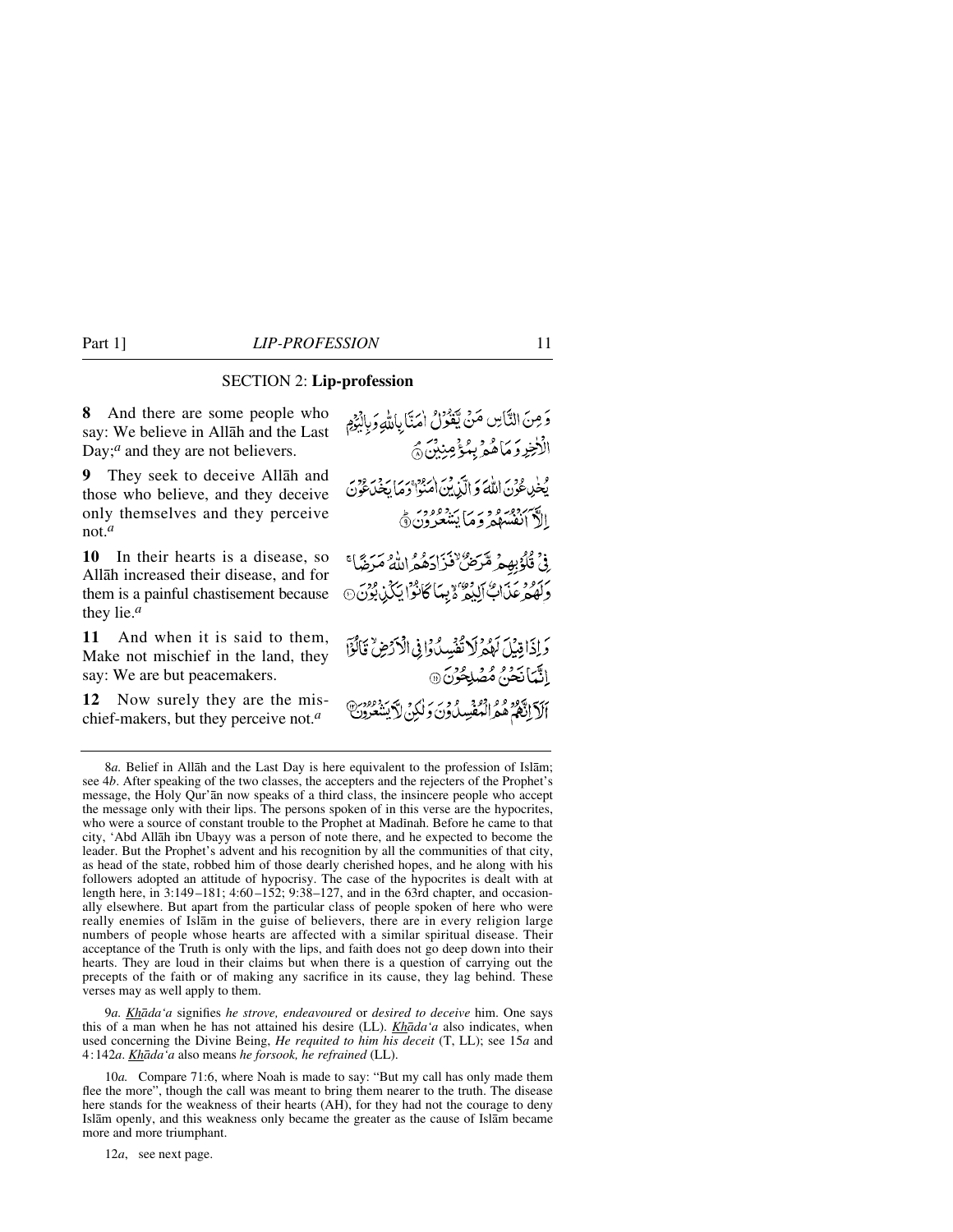**13** And when it is said to them, Believe as the people believe, they say: Shall we believe as the fools believe? Now surely they are the fools, but they know not.*<sup>a</sup>*

**14** And when they meet those who believe, they say, We believe; and when they are alone with their devils,*<sup>a</sup>* they say: Surely we are with you, we were only mocking.

**15** Allåh will pay them back their mockery,*<sup>a</sup>* and He leaves them alone in their inordinacy, blindly wandering on.

**16** These are they who buy error for guidance, so their bargain brings no gain, nor are they guided.*<sup>a</sup>*

وَإِذَاقِيبَهُ كَمِيْهِ هُدُوا كَمَآ أَمَنَ النَّاسُ قَالَةٌ} أَنْݣُومِنُ كَمَآ أَمَنَ الشُّفَهَآءُ ۖ أَلَآ الْفَهْرَهُ مِرْمٍ السَّفَهَآءُ وَلِٰكِنَّ لاَّ بَعْنَدُونَ ۞

دَاذَالَقَوْاالَّذِينَ امْنُوْا قَالُوْۤاامْتَا مَجْ دَاذَا خَلَوْالِلْي شَيْطِيْنِهِمْ ۗ قَالُوْاْ إِنَّامَعَكُمْ إِنَّهَا بَدْءٌ مُسْتَهْزِءٌ وَنَ۞

أَللَّهُ بِيَسْتَهْدَىٰ بِمِهْجِرٍ وَ سَيُلَّاهُمْ فِي طُغْيَانِهُمْ برويروبر<br>**يعيدهون** @

أُولَيْكَ الَّذِينَ اشْتَرَوُا الصَّلْدَةَ بِالْهُرْيِّ فَمَا رْبِحَتْ تِبْجَارَتِهُمْ وَمَا كَانُوْا مُهْتَدِينِ مِ

13*a.* They called the Muslims fools because they were undergoing all kinds of sufferings and making sacrifices for the sake of the Truth. The hypocrites were under the impression that the Muslims would soon be wiped out of existence. They are told that Truth will prosper and the half-hearted ones are really the fools.

14*a.* By their *devils* are meant their *evil companions*, as plainly stated in v. 76: "And when they meet those who believe, they say, We believe; and when they are apart one with another they say." IMsd says that by *their devils* are meant *their leaders in unbelief* (IJ). Kf and Bd say that by their *devils* are meant *those men who made themselves like the devils in their insolence and rebellion*. In fact, the word *shaiƌn* (devil) signifies "*every insolent or rebellious one from among the jinn and the men and the beasts*" (R).

15*a.* According to LA, the more preferable explanation of the words *Allåhu yastahzi'u bi-him* is that *Allåh will requite them with punishment according to their mockery* and thus, it is added, the punishment of an evil is spoken of in the terms of an evil, as is laid down elsewhere: "And the recompense of evil is punishment (or evil) like it" (42:40). Another explanation is that given by Kf: "The meaning is the sending down of disgrace and contempt, for the object which a mocker has in view is to hold him whom he mocks in light estimation and to bring down contempt and disgrace upon him."

16*a.* They rejected the Truth and followed the error, thinking that this course would bring them worldly gain. They are told that they will have neither worldly gain nor guidance, and will be losers both temporally and spiritually.

<sup>12</sup>*a.* Their idea of making peace was only this, that they mixed with both parties, but they were really taking advantage of this opportunity to sow the seeds of dissension and mischief among the various parties. In fact, they were a constant source of mischief for whereas outwardly they were with the Muslims, they always plotted against them and gave help to their enemies.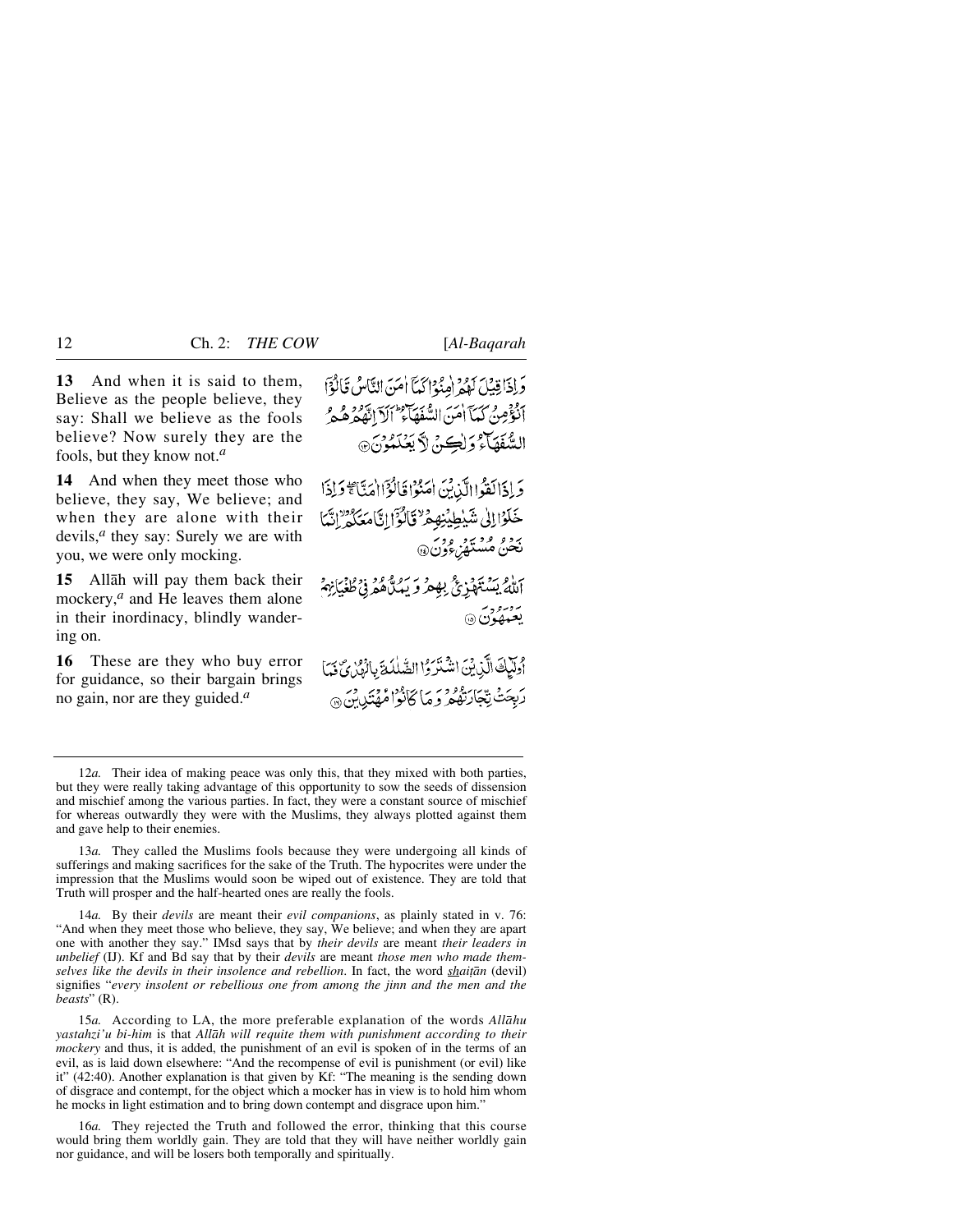**17** Their parable is as the parable of one who kindles a fire,*<sup>a</sup>* but when it illumines all around him, Allåh takes away their light, $<sup>b</sup>$  and leaves</sup> them in darkness — they cannot see.

**18** Deaf, dumb, (and) blind,*<sup>a</sup>* so they return not:

**19** Or like abundant rain from the cloud*<sup>a</sup>* in which is darkness, and thunder and lightning; they put their fingers into their ears because of the thunder-peal, for fear of death.*<sup>b</sup>* And Allåh encompasses the disbelievers.

**20** The lightning almost takes away their sight. Whenever it shines on them they walk in it, and when it becomes dark to them they stand still. And if Allåh had pleased, He would have taken away their hearing and their sight. Surely Allåh is Possessor of power over all things.

مَنْلَهُمْ كَمَنَيْلِ الَّذِي اسْتَوْفَىٰ نَائِراً كَلَمَّاً بَرْسٍ مَاحَوْلَهُ ذَهَبَ اللَّهُ بِبْوُرِهِمْ وَ بِرَدَّهُمْ فِي ظُلُمْتِ لاَّ بِبُصِّرُونَ ۞ هُ گُمُّ مُکْمَرٌ عَمَّى فَهُمْ لَا يَزْجِعُونَ ۞ اوْكَصَبِيْبِ قِنَ السَّمَآءِ فِيۡلِوَظُلُمْتُ وَّرْعِلَّ وَّبَرُقُ يَجْعَلُوْنَ أَصَابِعَهُمْ فِيَ أَذَانِهِمْ قِّنَ الصَّوَاعِقِ حَذَرَ الْمَوْتِ وَاللَّهُ فِيُشْ بِالْكَفِرِيْنَ بِيَكَادُ ادْبِرِقْ بِعَظِفْ أَبِصَارِهُمْ كُلِّيماً أَصَاءَ كُهُمَّتْنَوْا فِيْبِهِةً وَإِذَآآَ ظَلَمَ عَلَيْهِمْ قَامُوْا وَلَوْنِنَآَءَاللَّهُ لَنَهَبَ بِسَمُعِهِمْ وَأَبْصَانِهِمْ ۚ إِنَّ اللَّهَ عَلَى كُلِّ شَيْءٍ فَدَبِرُدٌ ۖ

17*b.* The light of their eyes, which alone could make them take advantage of the light which was lit up by the Prophet, was taken away. The act of taking away the light is attributed to Allåh, as the remote cause of the disappearance of their sight.

18*a.* The description seems to apply to those spoken of in v. 6, and accordingly the first parable may apply to them instead of to the hypocrites; or it may apply to those hypocrites who persisted in the wrong course and refused to take any advantage of the light and guidance brought by the Prophet.

19*a. Samå'* is literally *the higher* or *the upper*, or *the highest* or *the uppermost part of anything*, and it means *the sky* or *the heaven, the clouds* or *a cloud* (T). It is a collective noun and is used both as singular and plural (LL).

19*b.* This is a parable showing the condition of the hypocrites and the weak-hearted ones. When difficulties and distresses befell the Muslims — when it became dark the hypocrites and the weak-hearted stood still. They refused to keep company with the Muslims in the battles which the latter had to fight. When there was a flash of lightning, and a success followed — a success so great that it almost blinded them — they would walk on a little and seem to be keeping company with the Muslims. The same idea is

<sup>17</sup>*a.* The kindler of the fire is the Holy Prophet, who kindled the torch of light. The opening words of a hadith are: "My example is the example of a man who kindles a fire..." (B. 81:26). The personal pronouns used lend weight to this interpretation. The kindler of the fire and the illuminer is one, while those whose light is taken away are many. This interpretation of the parable is, moreover, in accordance with the next parable, where the rain is unanimously agreed upon as representing the Divine Revelation.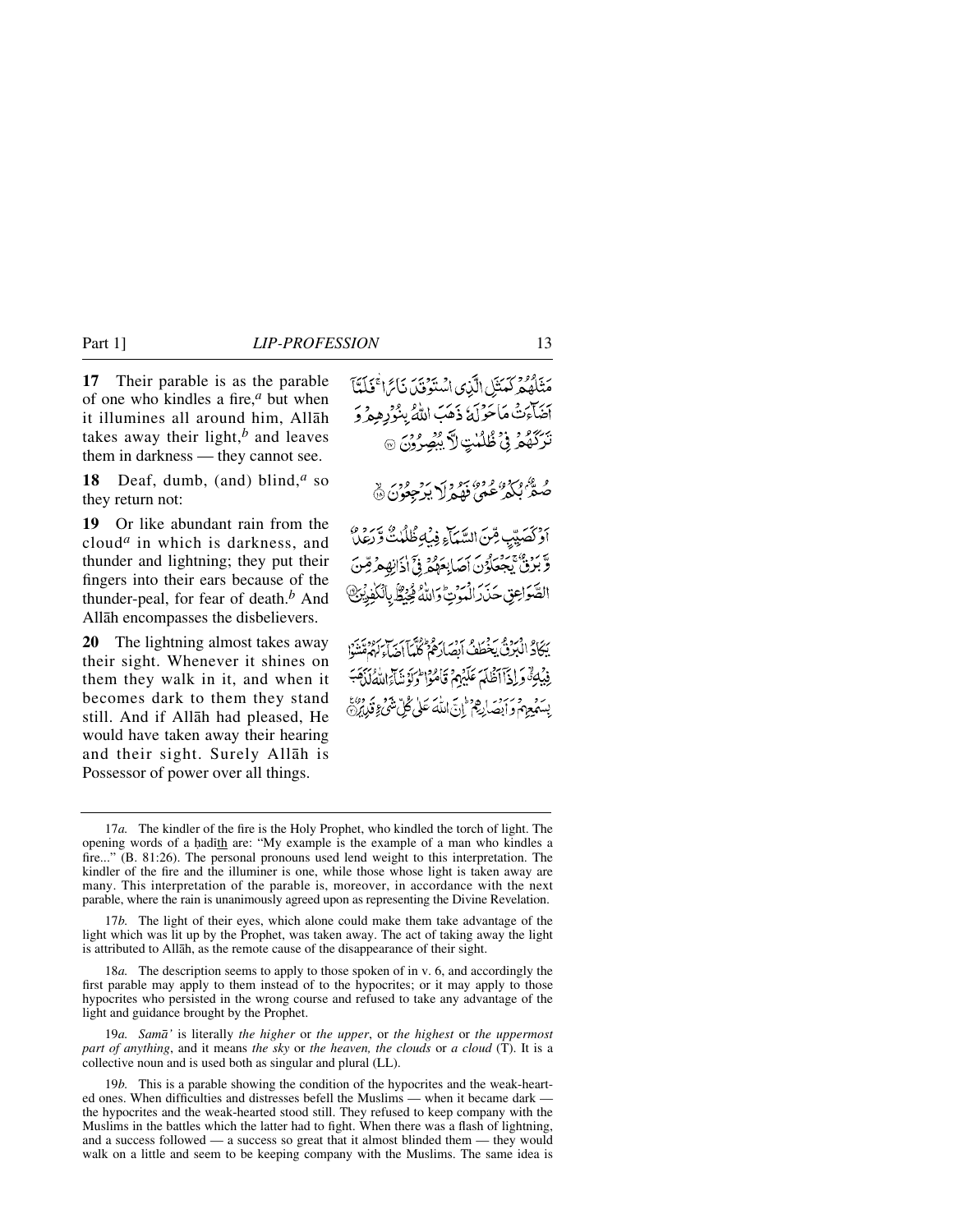#### SECTION 3: **Divine Unity**

**21** O men, serve your Lord Who created you and those before you, so that you may guard against evil,

**22** Who made the earth a restingplace for you and the heaven a structure,*<sup>a</sup>* and sends down rain from the clouds then brings forth with it fruits for your sustenance; so do not set up rivals to Allåh while you know.

**23** And if you are in doubt as to that which We have revealed to Our servant, then produce a chapter like it<sup>*a*</sup> and call on your helpers besides Allåh if you are truthful.*<sup>b</sup>*

**24** But if you do (it) not — and you can never do (it) — then be on your guard against the fire whose fuel is men and stones;*<sup>a</sup>* it is prepared for the disbelievers.

يَأَيُّهَا التَّاسُ اعْبُدُوا رَبُّكُمُ الَّذِي خَلَقْتُكُمْ وَ الَّذِيْنَ مِنْ قَبْلِكُمُ لَعَلَّكُمُ تَتَّقُوُنَ ﴾ الَّذِي جَعَلَ لَكُمُّ الْأَيْرَضَ فِدَانِةً) وَ السَّيِّدَ. بِنَآءٌ وَّ آَنْزَلَ مِنَ السَّيَآءِ مَآَءً فَأَخْرَجَ بِهِ مِنَ النَّهَرٰتِ بِرِزْقًا تَكُوْهِ مَلَا تَحْصَلُوْمِ لله آنسادًا وسي مع سود .<br>بِللّٰهِ آنسَادًا وَّ آنَنْدَ تَعْلَمُونَ ۞ بْرِ دَارُدُهُمْ فِي رَبِّيبِ مِّيَّا نَزَّلْنَا عَلَى عَبْدِينَا فَأَتَوْاْبِسُوْرَةٍ مِّنْ مِّتّْذَٰلِهٖ ۖ وَ ادْعُوْا شَهْيَ\ وَلَا قِنْ دُونِ اللَّهِ إِنْ كُنْنَةُ صٰلٍ قِينَ ۞ فَإِنْ لَّهُ تَفْعَلُوْا وَلَنِي تَفْعَلُوْا فَاتَّقَوْاالِتَّادَالَّذِيْ ر مودي النَّاسُ وَالْحِجَارَةُ عَجَّابِكَتْ لِلْكَفِرْيَنَ

expressed in 22:11 in the following words: "And among men is he who serves Allåh, (standing) on the verge, so that if good befalls him he is satisfied therewith, but if a trial afflicts him he turns back headlong." The difficulties and distresses which the Muslims experienced in the early days of Islåm greatly obstructed its spread and held back many of the weak-hearted, who, under better circumstances, would have gladly joined its ranks.

22*a.* The word *binå'* signifies a *structure* (LL) in its widest sense, viz., *any production* or *piece of work consisting of parts joined together in some definite manner*. The heaven is here called a *structure* in reference to the order which prevails in heavenly bodies. But *binå'* is also used to signify *the roof* or *the ceiling of a house*, and as such it is used figuratively to indicate the vast blue overhead. Attention is thus drawn to the oneness of humanity, as if it were a single family living in one resting-place under one roof.

23*a.* A similar challenge is contained in 10:38, and in 11:13 doubters are challenged to produce ten chapters like it, while in 17:88, a very early revelation, the whole of mankind are declared to be unable to produce a book like the Qur'ån. Is it a question of mere style and diction? The Qur'ån itself does not say so, nor does any saying of the Holy Prophet. That the Qur'ån is a unique production of Arabic literature and has ever been regarded as the standard of the purity of that literature, goes without saying, but the chief characteristic of the Holy Book, in which no other book can claim equality with it, is the wonderful transformation which it accomplished, and it is to this characteristic that it lays claim in the very commencement when it says that this Book is a guide (2:2). That the transformation wrought by it is unparalleled in the history of the world is admitted on all hands, for if the Holy Prophet was the "most successful of all prophets

23*b*, 24*a*, see next page.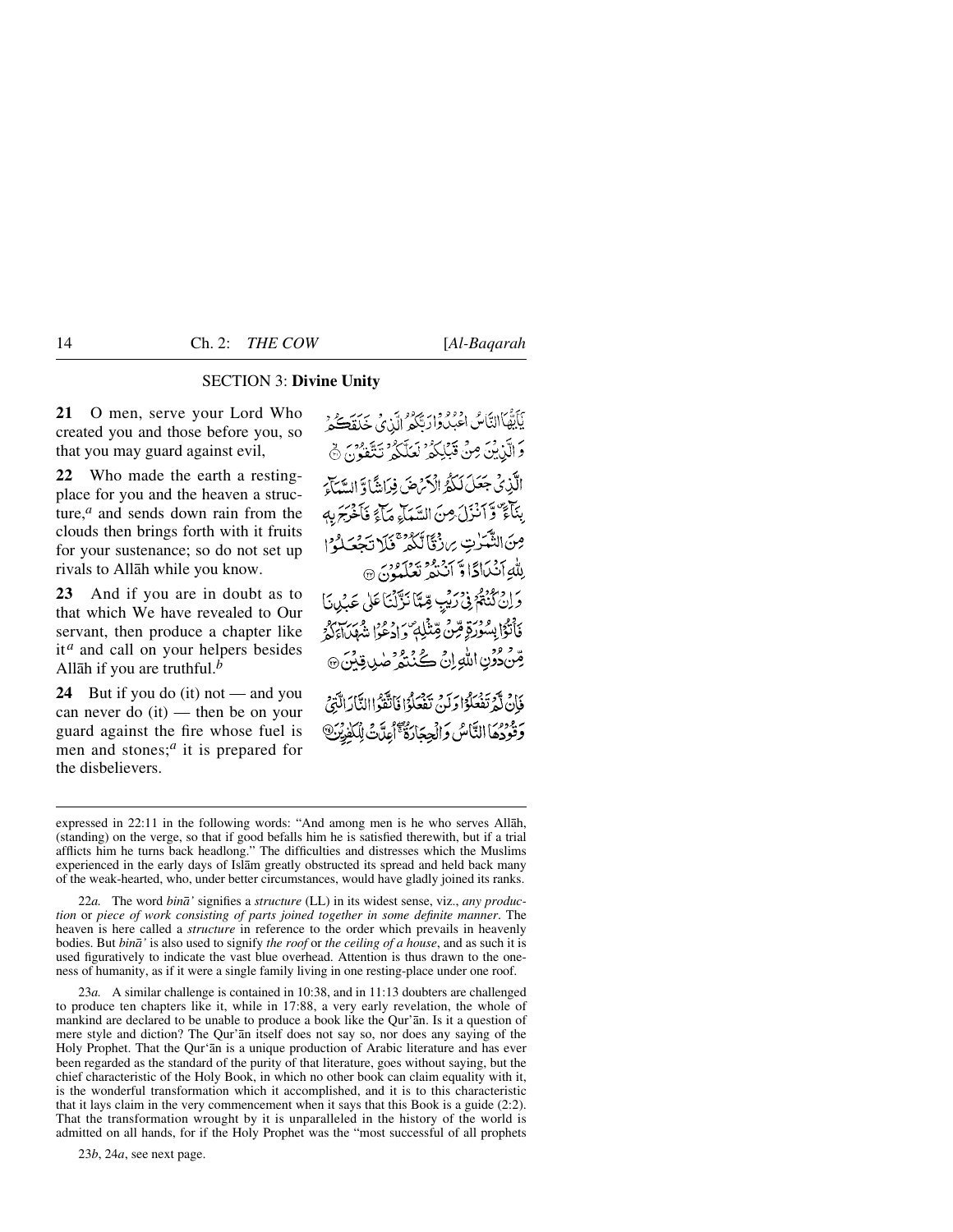**25** And give good news to those who believe and do good deeds, that for them are Gardens in which rivers flow.<sup>*a*</sup> Whenever they are given a portion<sup>b</sup> of the fruit thereof, they will say: This is what was given to us before; and they are given the like of it.*<sup>c</sup>* And for them therein are pure companions*<sup>d</sup>* and therein they will abide.

رَ بِشِّرِ الَّذِينَ الْمَنْوَاوَ عَبِلُوا الصَّلِحْتِ أَنَّ لَهُمْ جَنَّتِ تَجْرَىٰ مِنْ تَحْتِهَا الْأَنْفُرُ كُلَّمَا سُ ذِقْوُا مِنْهَامِنْ تَسَرَةٍ مِّنْ نَقَا تَخَالُوْا هِٰنَ الَّكِّنِ يُ رُّزِقْنَا مِنْ قَبَلُ ٌ وَأَتَوَّا بِهِ مُتَشَابِهًا ۖ وَلَهُمْ فِيْهَآآزْدَاجُ مُّطَهَّرَةٌ وَّهُمْ وَمِّهَا خَلِدُونَ @

23*b.* The word *shuhadå'*, translated as *helpers* or *leaders*, is the plural of *shahßd*, meaning *one who gives information of what he has witnessed*, or *one who knows and declares what he knows*, or *one possessing much knowledge* (LL). *Shahßd* also means an *imåm* or a *leader*.

24*a*. The word *stones* stands for *al-hijārah*, the plural of *hajar*, meaning *stone*, so called because it resists by reason of its hardness; the verb *hajara* signifies *he prevented*, *hindered, forbade*, etc. (LL). By *stones* are here generally understood the idols which the Arabs worshipped, even unhewn stones being sometimes the objects of worship among them. But the word *hijārah* may bear another significance. According to LA, you say: "*Such an one was assailed with the √ajar of the earth*," *when his assailant is a formidable man*. And when Mu'āwiyah named 'Amr ibn 'As as one of the two umpires to decide the quarrel between himself and 'Ali, Ahnaf said to 'Ali: "Thou hast had a *hajar* (exceedingly sagacious and crafty and politic man) made to be an assailant against thee" (LL). The reference in *√ijårah* may, therefore, be to the leaders spoken of in the previous verse, while *nås* would stand for the common people.

25*a.* Gardens with rivers flowing in them is the ever-recurring description of a future life of the righteous that occurs in the Holy Qur'ån. Elsewhere, the pure word of faith is compared to a tree which gives its fruit in all seasons (14:24). Belief is thus like a seed cast into the ground, growing into a tree and bearing fruit when properly nurtured. The rivers represent the good deeds which are necessary to the growth of the seed. It should be borne in mind that the description of paradise as given in the Holy Qur'ån is expressly stated to be a parable: "A parable of the Garden which is promised to those who keep their duty" (13:35; 47:15). The righteous are spoken of as having gardens in the next life to show that they have made the seed of faith to grow into extensive gardens, and this is in reference to the vast development of their inner self or of the faculties which God has given them.

25*b. Rizq* (lit., *sustenance*) also signifies *√a˚˚* or *a portion* (LL). The fruits of the life after death are the consequences of the deeds done in this life.

25*c*, 25*d*, see next page.

and religious personalities" (En. Br. 11th ed., Art. *Koran*), this success was due to no other cause than the Qur'ån. Its injunctions swept off the most deep-rooted evils, like idolatry and drunkenness, so as to leave no trace of them in the Arabian peninsula, welded the warring elements of Arabian society into one nation, and made an ignorant people the foremost torchbearers of knowledge and science, and a politically down-trodden people the masters of the greatest empire of the world. Besides, every word of the Qur'ån gives expression to Divine majesty and glory in a manner which is not approached by any other sacred book. The challenge remains unanswered to this day.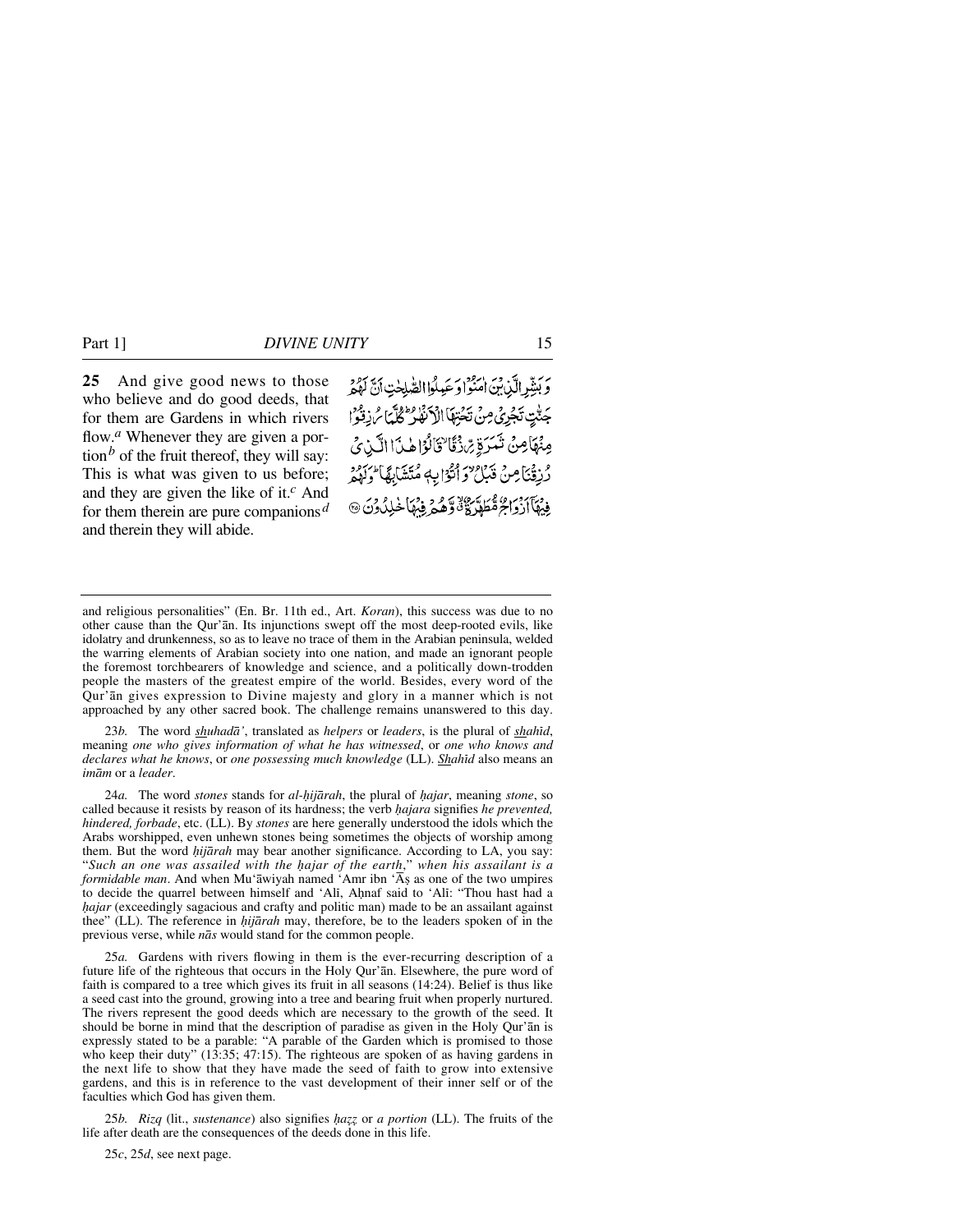**26** Surely Allåh disdains not to set forth any parable<sup> $a$ </sup> — a gnat or anything above that. Then as for those who believe, they know that it is the truth from their Lord; and as for those who disbelieve, they say: What is it that Allåh means by this parable? Many He leaves in error by it and many He leads aright by it. And He leaves in error by it only the transgressors,*<sup>b</sup>*

إِنَّ اللَّهَ لَا يَسْتَحَىَّ أَنْ يَضْرِبَ مَثَلاً قَا بَعُوْضَةً فيأذقها للمكان الآزني أمرود بردرود بريو الْحَقُّ مِنْ رَّبِّهِمْ ۚ وَأَمَّاالَّذِينَ كَفَرُواْ فِيقُولُونَ مَاذَآآرَادَ اللَّهُ بِهْنَا مَثَلًا يُضِلُّ بِهَكَّتِيْرًا يَهْدِي بِهَكَّتِيْزَا وَمَايُضِلُّ بِهَالِلَّ الْفُسِقِيْنَ

25*d*. The *pure mates* or *companions* may be the believing wives of the faithful, as elsewhere we have: "They and their wives are in shades, reclining on raised couches" (36:56). But more probably these are among the blessings of the heavenly life to which men and women are equally entitled. The true nature of these blessings is pointed out elsewhere under the word  $h\bar{u}r$  in 52:20*a*, but it may be remarked here that all the blessings of heavenly life are according to a saying of the Holy Prophet "*things which no eye has seen and no ear has heard, nor has it entered into the heart of man to conceive of them*" (B. 59:8). The words in which these blessings are depicted in the Holy Qur'ån, therefore, should not be taken literally.

26*a.* The parables to which reference is contained in these words are the parables speaking of the weakness of the false deities; see 29:41: "The parable of those who take guardians besides Allåh is as the parable of the spider that makes for itself a house, and surely the frailest of the houses is the spider's house"; and 22:73: "O people, a parable is set forth, so listen to it. Surely those whom you call upon besides Allåh cannot create a fly though they should all gather for it. And if the fly carry off aught from them, they cannot take it back from it. Weak are (both) the invoker and the invoked."

Instead of the spider and the fly, however, the gnat is mentioned here because the *ba'* $ū*qah*$ , or *the gnat*, is among the Arabs a proverbially weak creature, so that to express the utmost degree of weakness they say, *weaker than the gnat*.

26*b*. According to R, *i˙lål* (ordinarily translated as *leading astray*) has a two-fold significance. It means *leading one astray* as well as *finding one as erring; adlaltu ba* 'iri means *I found that my camel had gone astray*. Another significance of the word *adalla* is *he adjudged* or *pronounced him to have gone astray*, as *a˙alla-nß ©adßqß,* occurring in a verse, is explained as meaning *my friend pronounced me to be in error* (LL). It is said of the Prophet in a hadith that he came to a people *fa-adalla-hum*, which does not mean that he led them astray but that he *found them to have gone astray* (N). The same authority quotes other instances of a similar use of the measure *if'ål*, as *aƒmadtu-h∂* means, not *I praised him* but, *I found him praiseworthy,* and *abkhaltu-h∂* means *I found him parsimonious* or *avaricious*. It is a plain fact that Allåh guides people or shows them the right way by sending His messengers, and therefore He could not be spoken of as leading them

<sup>25</sup>*c.* The meaning seems to be that whenever the faithful are made to taste of a portion of the fruits of their good deeds in the life to come, they will find those fruits so much resembling the fruits which they tasted spiritually in this life that they will think that the same fruits are given to them again. Or the words may signify: *This is what was promised to us before. The like of it* may signify that the fruits of their deeds will be similar to those deeds.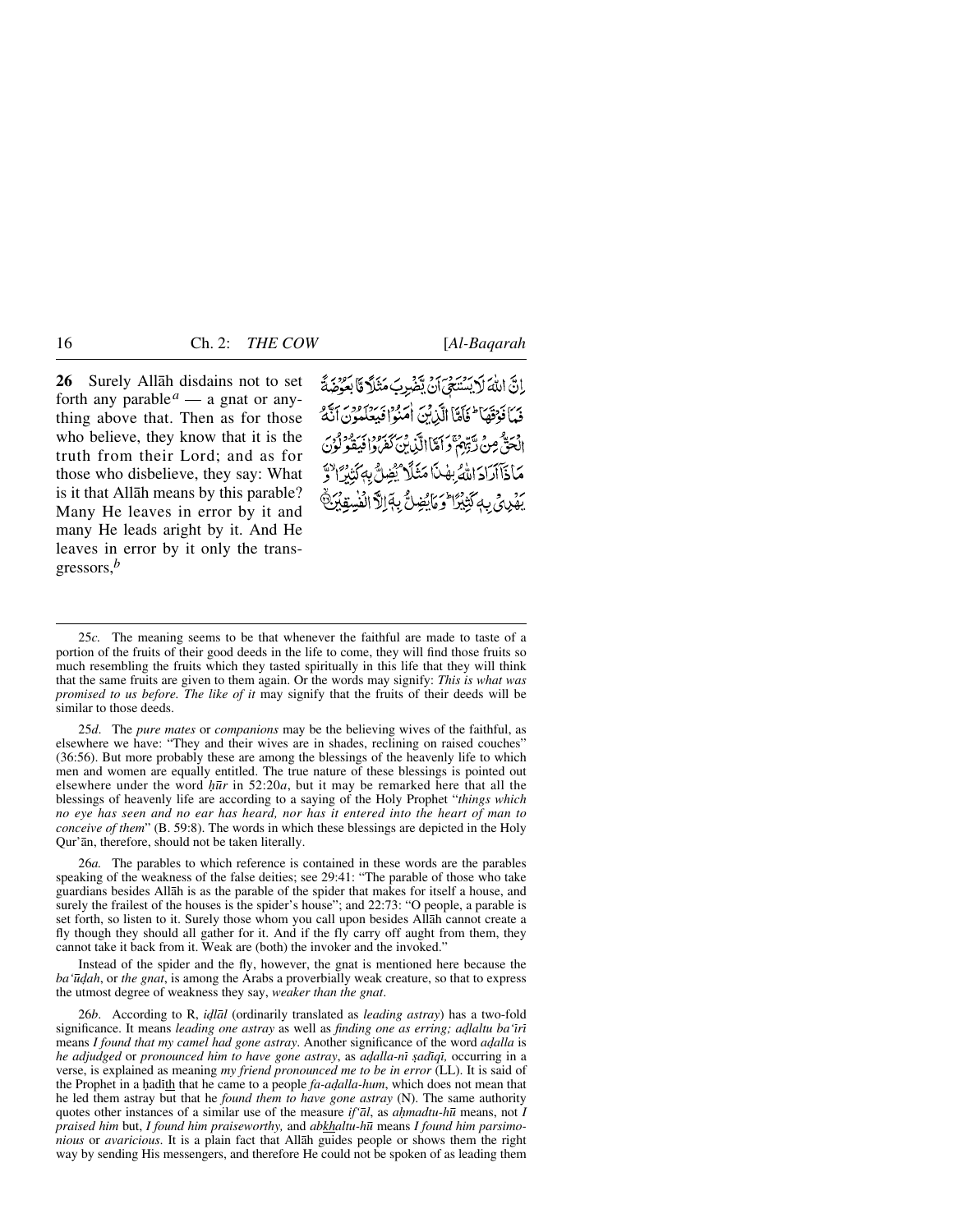**27** Who break the covenant of Allåh after its confirmation*<sup>a</sup>* and cut asunder what Allåh has ordered to be joined, and make mischief in the land. These it is that are the losers.

**28** How can you deny Allåh and you were without life and He gave you life? Again, He will cause you to die and again bring you to life, then you shall be brought back to Him.*<sup>a</sup>*

**29** He it is Who created for you all that is in the earth. And*<sup>a</sup>* He directed Himself to the heaven, so He made them complete seven heavens;*<sup>b</sup>* and He is Knower of all things.

الَّذِينِ يَنفَضُونَ عَهْدَ اللّهِ مِنْ بَعُدِ مِيْنَاقِهِمَّ بِرَدْيَنِ وَدَبِرٍ مِنْ آمَيْهِ أَنْ يَرْضَى الْمُؤْصَلَ وَبَقِيبِيلُونَ نِ الْأَسْرَضِ الْوَلَيْكَ هُهُ الْخُسِرُوْنَ ۞ ى دېر بېروورى پالل<u>ە بېروومورى</u><br>كېف تكفرون پالل<u>ە</u> دېڭنىر امواتافاخپاڭمۇ دويرو وبرود ويرود ويردون<br>نو بېكىنگە نە بېمبىگە نە للەندىجون@ هُوَالَّذِي خَلَقَ لَكُمْ مِّبَافِي الْأَمْرُضِ جَدِيمَاتِي ور<br>نَعْرٌ اللَّهُ تَوَىٰ إِلَى السَّعَاءِ فَسَوٌّ بِفَيْ مَبَيْدَ مِنَ يَدَ **سَلَوْتٍ وَهُوَبِكُلِّ**تْنَهُ عِلِيْهِ ۚ

28*a.* The first part of the verse contains an argument of the existence of God Who gave life to man, and the second states that death on this earth is not the end of life but the beginning of another, an eternal and a far higher life.

29*a. Thumma* generally denotes *then* or *afterwards*, and it is a particle denoting *order* and *delay*, but there are many examples of its use in which it implies neither order nor delay. According to Akh and other authorities, *thumma* has often the meaning of *wåw*, i.e., *and* (LL). For the statement that the earth was made after the heavens, see 79:30.

29*b.* It is impossible to deal with the subject of the Quranic cosmogony within the limits of a footnote. But a few suggestions may be made here. In the first place, it should be noted that the word *sab'a*, which signifies the number *seven*, is also used in a vague manner, as meaning *seven*, or *more, several* or *many* (LL). According to LA, the Arabic equivalents of the numbers *seven*, *seventy*, and *seven hundred* are all used to indicate a large number by the Arabs: "The mention of *seven* and *seventy* and *seven hundred* is frequent in the Qur'ån and the sayings of the Holy Prophet, and the Arabs used them to signify a large number and multiplicity". Similarly Az explains the word *sab'ßna*, meaning *seventy*, as occurring in 9:80, as being "used to signify a large number and multiplicity, not indicating exactness in number" (LA). Hence the seven heavens may signify a large number of heavens. Secondly, the significance of the word *samå'*, which means only what we see *above* us, should not be lost sight of. R makes the meaning very clear when he says: "Every *samå'*, i.e. *heaven*, is a heaven in relation to what is beneath it and an earth in relation to what is above it". Thirdly, in 65:12 it is affirmed that as there are seven heavens so there is a like number of earths, which corroborates

astray. And the objects of *i˙lål* are always the *transgressors* as here, or the *wrong-doers* as in 14:27, or the *prodigal* as in 40:34. And again it is the devil that leads astray as in 28:15, or the transgressors as in 6:119, etc. Hence, when ascribed to God, the word *adalla* means *He pronounced him to be erring* or *He left him in error*.

<sup>27</sup>*a.* The covenant of Allåh referred to here is the evidence of His Unity to which human nature bears witness, as referred to in the next verse, and as stated in 7:172. The confirmation of this covenant is brought about by sending prophets. Cutting off what Allåh has ordered to be joined is the disregard of others' rights.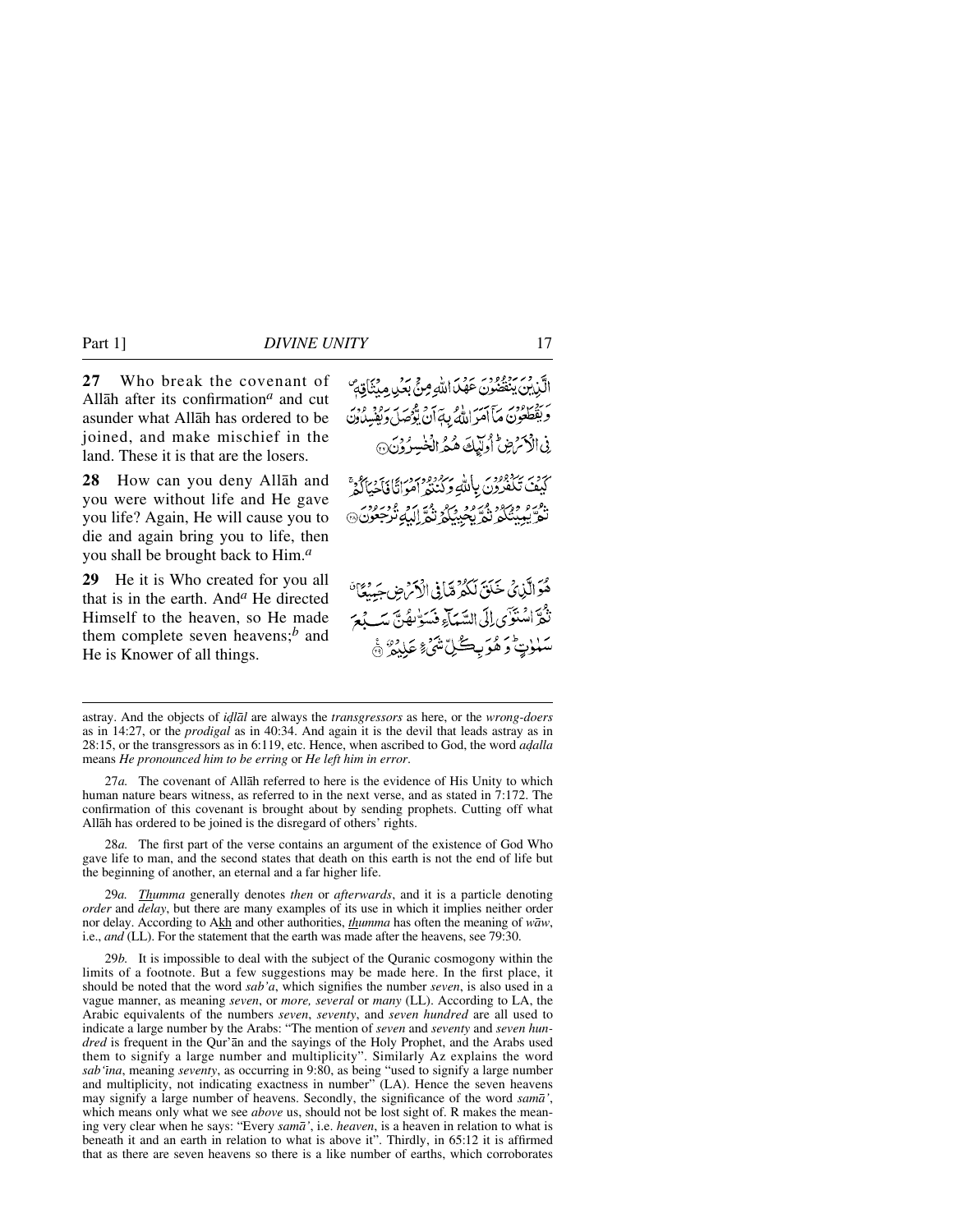### SECTION 4: **Greatness of Man and Need for Revelation**

**30** And when thy Lord said to the angels,*<sup>a</sup>* I am going to place a ruler*<sup>b</sup>* in the earth, they said: Wilt Thou place in it such as make mischief in it and shed blood?*<sup>c</sup>* And we celebrate

وَإِذْ قَالَ رَبُّكَ لِلْمَلَّيْكَةِ لِنِّ جَاعِلٌ فِى الْأَرْضِ خَلِيْفَةً \* تَالُوَّ الْتَجْعَلُ فِيْهَا مَنْ يُّفْسِدُ فِيْهَا ر .<br>ويسفِكُ الدِّمَاءَ وَنَحْنُ نُسَبِّحُ بِحَمْلِكَ وَ

the conclusion drawn above. Fourthly, the seven heavens are on one occasion called the *seven ways* (23:17), and in this sense the orbit of a planet may be called its *heaven*. In fact, this interpretation makes the significance of 65:12 very clear, for each of the seven earths will thus have a heaven for it. The seven earths together with our earth would thus make up the eight major primary planets of the solar system. Or, the seven heavens may be taken to apply to the whole starry creation, and the reference may in this case be to the seven magnitudes of the stars which may be seen by the naked eye.

One point more may be noted here. The *samå'* or *the heaven* is plainly called *dukhån*, i.e. *smoke* or *vapour*, in 41:11.

30*a.* The Arabic word for angels is *malå'ikah*, which is the plural of *malak*. It is said to be derived, either from *malaka* which means *he controlled*, and refers to the angels' function of controlling the forces of nature on the physical side of life, or from *alk*, *to send*, the original being in this case *ma'lak*, contracted into *malak*, and refers to the angels' spiritual function of acting as intermediaries between God and man. Both root ideas thus contain a reference to the principal functions ascribed to the angels. The existence of such intermediaries has been recognized by righteous men in all ages and all countries.

It will also be seen, from what has been said above as to the functions of the angelic beings, that Allåh's saying to them is really the expression of an intention which is to be brought into execution. It is not a conversation, or a consultation with the angels; it is an expression of the Divine will to those intermediary beings who are entrusted by the Divine Being with the execution of it. It may also be added that by the angels here are meant the angels entrusted with this particular affair, not all the angels of the universe (IJ).

30*b*. This shows the high place that man was destined to hold in the whole of creation. The original word *khalßfah* (from *khalafa*, meaning *he came after* or *succeeded another that had perished* or *died*), means primarily a *successor*, and hence *the supreme* or *the greatest ruler who supplies the place of him who has been before him* (T, LL). IMsd and I'Ab explain *khalifah* as meaning one who judges among, or rules, the crea*tures of Allåh by His command* (IJ). What is stated here is an allegorical description of the preference of man above the whole of the creation on this earth, and then of the election of those righteous servants of Allåh from among men themselves who lead others into the right path. One of the significances suggested by the commentators is that the word *khalßfah* here refers to the *children of Adam*, i.e., *the whole of mankind*. The correctness of this view is corroborated by the Qur'ån itself, which says, referring to the whole of mankind: "and He it is Who has made you successors in the land (or rulers in the earth)" (6:165), the word used for *rulers* being *khalå'if*, plural of *khalßfah*. Hence the reference here seems to be to the whole of mankind. References to Adam are contained in 2:30–39 and in 3:59; 7:11–25; 15:28– 44; 17:61–65; 18:50; 20:115–124 and 38:71–85.

30*c*. God declares His will to the angels, the controlling forces of nature, to create man who is meant to rule the forces of nature, and to whom, therefore, power to rule is to be delegated. Being entrusted with such great powers, man could use them rightly or wrongly, and it is to this fear of abuse of power that the angels give expression, they themselves being only executors of Divine will in which they have no choice. The concluding words of this verse show that God knew that man would abuse the power given to him, but He also knew that he would turn it to good use as well. The whole history of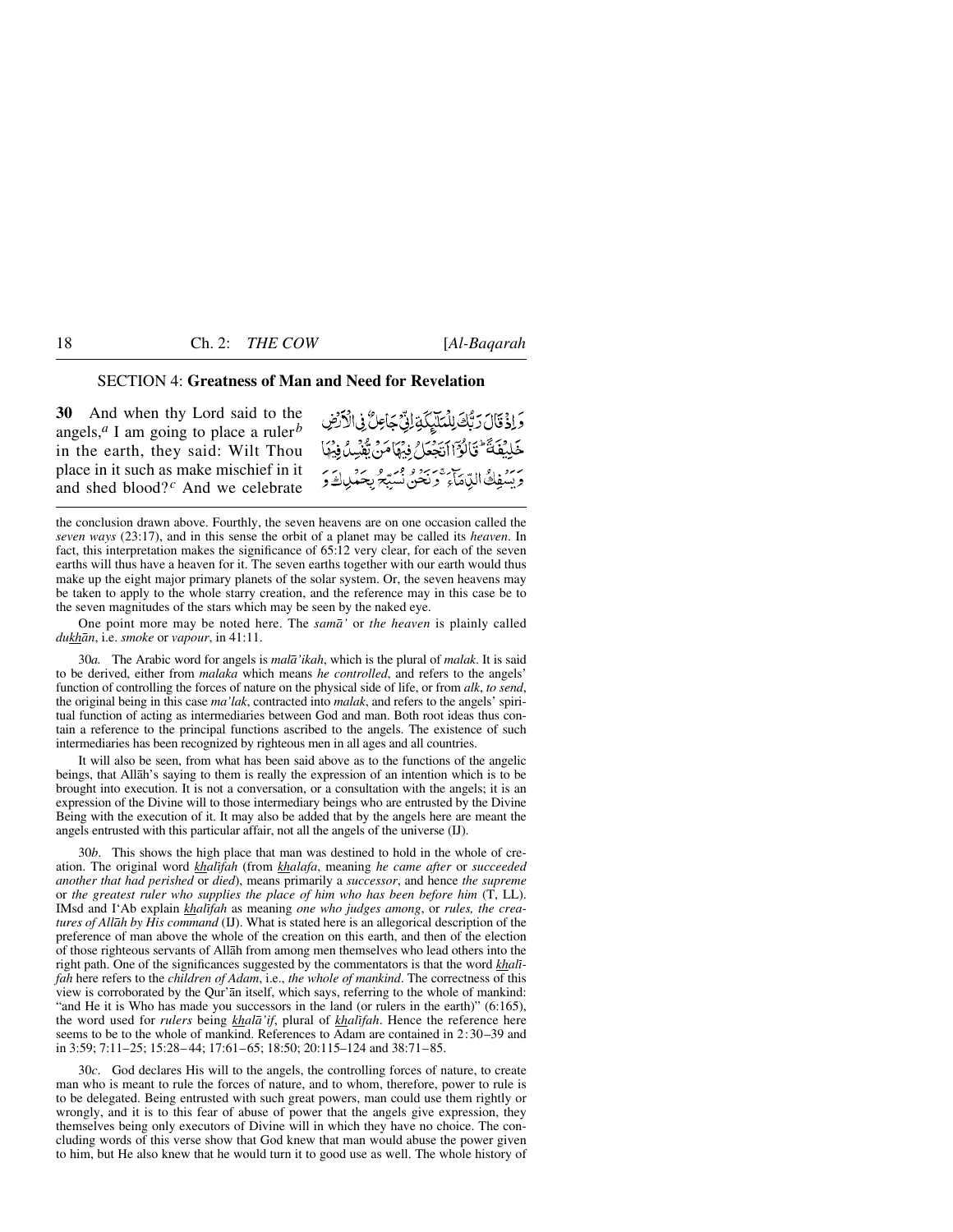Thy praise and extol Thy holiness.*<sup>d</sup>* He said: Surely I know what you know not.

**31** And He taught Adam*<sup>a</sup>* all the names, $<sup>b</sup>$  then presented them to the</sup> angels; He said: Tell Me the names of those if you are right.*<sup>c</sup>*

**32** They said: Glory be to Thee! we have no knowledge but that which Thou hast taught us. Surely Thou art the Knowing, the Wise.

**33** He said: O Adam, inform them of their names. So when he informed them of their names, He said: Did I نُفَيِّنَّ لَكَ تَالَ إِذَّ آَعَلَٰهُ مَالَا تَعْلَمُونَ<sup>0</sup>

رَبِّكَهُ إِرْبِرِ وَمِنْ الرَّبْعَ الرَّبِّي بِرِ بِرِ وَمِنْ الْمَلْيَكَةُ ۚ<br>وَ عَلَّهِ إِدْهِ الرَّبْعَاءِ كُلُّهَا نُغُرٌّ عَرِضَهُمْ عَلَى الْمَلْيِكَةُ فَقَالَ اَنْبُخُونَ بِأَيْتَاءِ هَؤُلَاءٍ إِنْ كُنْتُمْ ضَرِقِيْنَ

قَالُوْ اسْتَخْنَكَ لَا عِلَّمَ لَنَا الَّهُ مَا عَلَّمُنَنَا ۖ إِنَّكَ أَنْتَ الْعَلَيْمُ الْجَكِيْمُ

ْ قَالَ يَادَهُ أَنْبَعُهُمْ بِأَسْهَابِهِمْ فَلَدًّا أَنْبَاهُمْ بِأَسْبَابِهِمْ ٌ قَالَ أَلَمْ أَقُلْ لِّكُمْ إِنِّيِّ أَعْلَمُ غَيْبَ

man is briefly written in this one verse. Man is the greatest killer on this earth but he also turns the gifts of God to the best use. The angels speak of the darker side of the picture of humanity, but to God was known the brighter side as well as the darker side of this picture. Hence the words, *I know what you know not*.

30*d*. While giving expression to the darker side of the picture of humanity, these intermediaries declare that this could not be the Divine purpose, for *God is free from all imperfections*, such being the significance of *tasbß√* (LL), generally rendered as *declaring the glory of God*.

31*a.* Adam is generally taken to be the proper name for the first man, but neither here nor anywhere else in the Holy Qur'ån is it affirmed that Adam was the first man or that there was no creation before him. On the other hand, great Muslim theologians have held that there were many Adams — thousands of Adams — before the great ancestor of mankind known by this name (RM). As the previous verse shows, the whole of humanity is spoken of here because the shedding of blood could not be the work of one man; the reference is to the shedding of the blood of man by man. Adam, therefore, though it may also be the name of a particular man, stands for man generally.

31*b*. Explaining *asmå'*, which literally signifies *names* (being plural of *ism*, meaning a *name*), Rz says: "He taught him the attributes of things and their descriptions and their characteristics, for the attributes of a thing are indicative of its nature". Teaching Adam the names therefore signifies the vast capability of man and the superiority of his knowledge to that of the angels. Or, the reference may be to the faculty of speech, which is the real source of the excellence of man above the whole of creation. To this the Holy Qur'ån refers elsewhere too: "He created man, taught him (the mode of) expression" (55:3, 4).

31*c*. Man's superiority to the angels is made clear here. The angels were not gifted with the knowledge which was given to man, and the gift of knowledge was the greatest gift of God. The form of dialogue is kept up to indicate eternal truths. Man might be a maker of mischief and a shedder of blood, but he possessed vast capability for knowledge, and hence the angels' estimate of man, which looked only to the darker side of the picture, was not a right estimate. Evil there might be in him, but the good was preponderant.

Note that *sidq* (lit., *truth*) sometimes signifies *sawāb*, or *that which is right*, as *kidhb* (lit., *falsehood*) sometimes signifies *kha∆a'*, i.e., *that which is wrong* (Rz).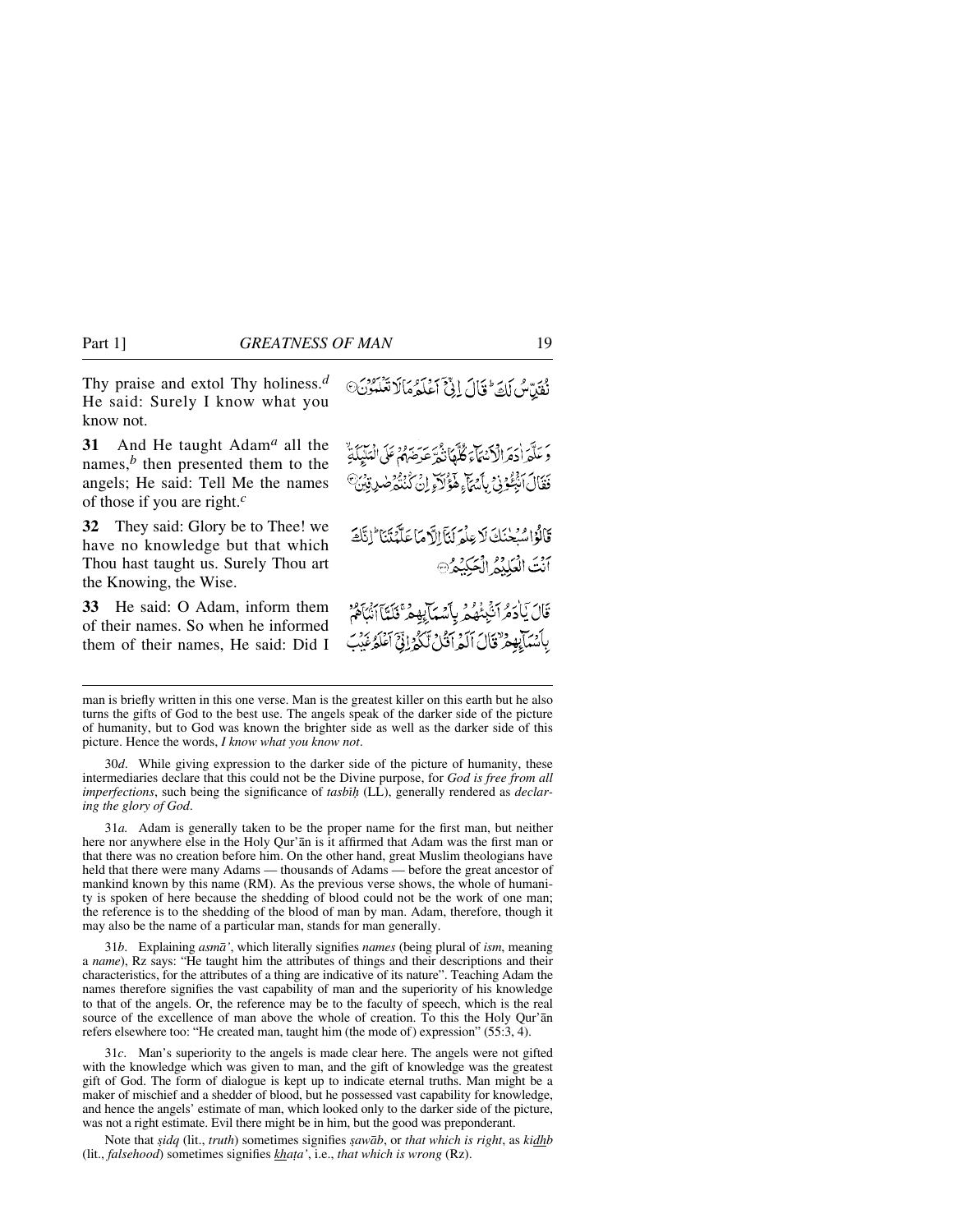not say to you that I know what is unseen in the heavens and the earth? And I know what you manifest and what you hide.*<sup>a</sup>*

**34** And when We said to the angels, Be submissive to Adam,*<sup>a</sup>* they submitted, but Iblis<sup>b</sup> (did not).<sup>*c*</sup> He refused and was proud, and he was one of the disbelievers.*<sup>d</sup>*

السَّهٰوٰتِ وَالْأَمْرَضِ ۚ وَأَعْلَمُ مَا يُّهُوْهُ وَيَ وَمَا ڭنىرت<del>ى</del>شلون @

وَإِذْ قُلْبَالِلْمَلَيْكَةِ اسْجُلُوْالِلْهَ مَرْنَسَجَدُوْالِلَّا إِلَيْلِيْسَ إِنِّي وَاسْتَكْبَرَةَ وَكَانَ مِنَ الْكَفِرِيْنَ،

34*a*. *Sajada* is really synonymous with *khad'a*, i.e., *he was lowly* or *submissive* (LL). In the Holy Qur'ån, the word is frequently used to signify simple submission. And you also say, *sajada la-h∂*, meaning *he saluted him* or *he paid respect* or *honour to him* (LL).

What is the significance of the angels being submissive to Adam? In the first place, it must be remembered that Adam throughout this section stands for man generally; so submission is not limited to one particular man; it is to man generally. Secondly, it has already been shown that man has a superiority over the angels on account of his great gift of knowledge of things, the angels being the controlling powers of the forces of nature. By his knowledge man could harness the forces of nature and exercise control over them; in other words, the angels submitted to him.

34*b*. *Iblßs* was not one of the angels: "He was of the jinn, so he transgressed" (18:50). In v. 36 he is called Satan. It should be borne in mind that *Iblßs* and Satan (Ar. *shaitan*) refer to one and the same being. The word *Iblis* is used when the Evil one's evil is limited to himself, and Satan, when his evil affects others besides himself; or Iblis is the proud one, and Satan the deceiver. *Iblßs* is derived from *balasa*, meaning *he despaired*, and *Shaiƌn* from *sha∆ana*, meaning *he became distant* or *remote*. The same entity is thus mentioned under two different names; he is called *Iblßs* because he despairs of the mercy of God and *Shaiƌn* because he allures others to do things which remove them further off from Divine mercy. Iblis therefore stands for the lower desires which keep man off from bowing before God and seeking His mercy, and Satan incites the low desires of man to lead others away from the path of rectitude.

What is the significance underlying the refusal of Iblis to submit to man? As shown in the last footnote, the angels' submission meant that man could control the forces of nature by his knowledge of things; he could conquer nature. But he himself was a part of nature, and he could not conquer his own evil desires. His advancement lay in two directions, the conquest of nature and the conquest of his own self. He could attain the first end by the power of knowledge with which he was gifted, but the higher end, the conquest of self, needed yet another act of Divine mercy, the sending of Divine Revelation; and this is explained in this story of Adam in v. 38.

34*c*. The thing excepted by means of *illå* (lit., *except*) is in some cases disunited in kind from that from which the exception is made, and the statement which follows *illå* is, therefore, a new statement altogether cut off from the first. Therefore instead of adopting the ordinary rendering, with the exception of Iblis, I adopt but Iblis did not.

34*d,* see next page

<sup>33</sup>*a*. "What you hide" refers to those great qualities in man which preponderate the evil in him, and which remain hidden until they are made manifest through the Divine gift of knowledge. The immense capability of man for progress remains hidden, while the evil of shedding blood is manifested in a very primary stage in his growth.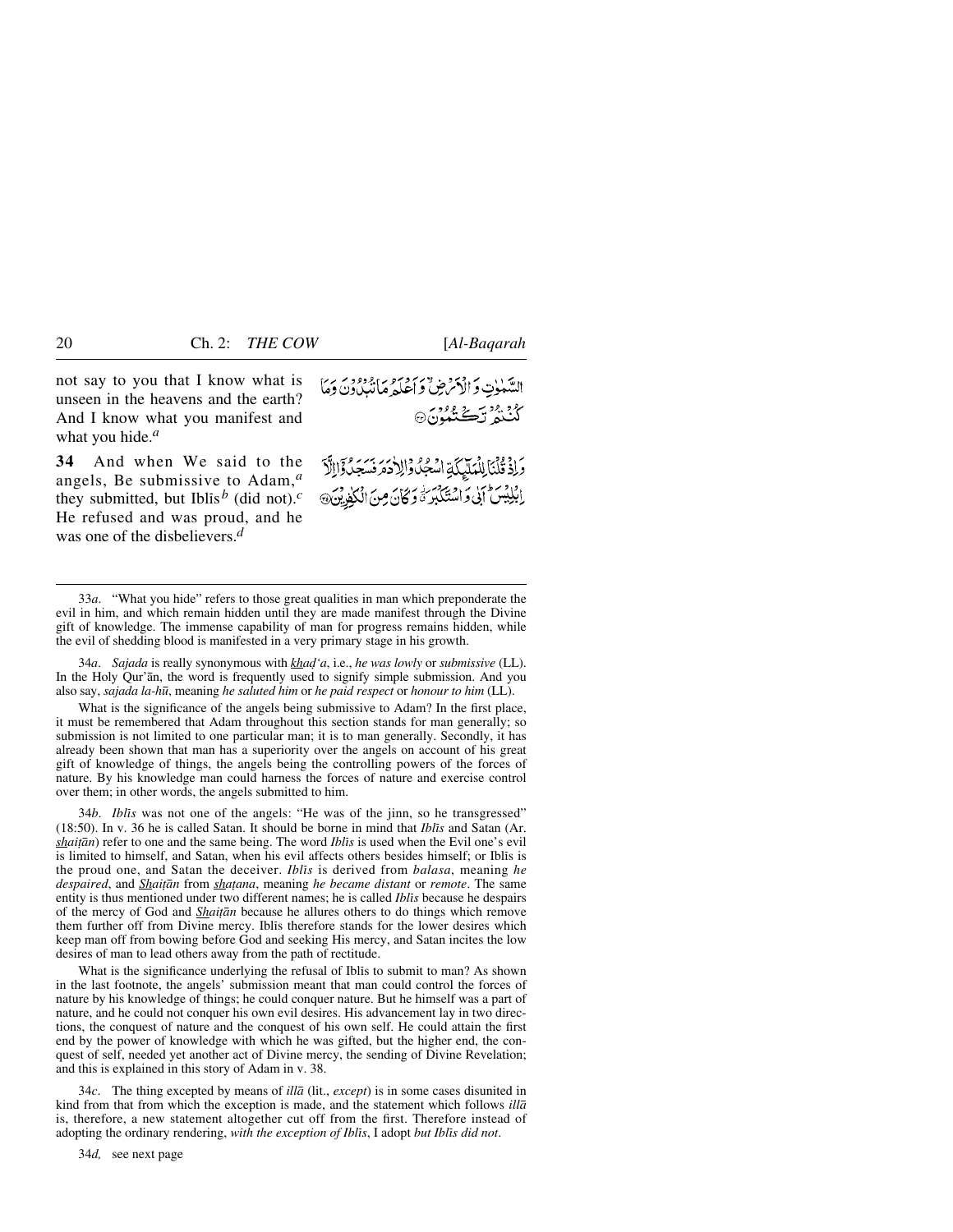**35** And We said: O Adam, dwell thou and thy wife in the garden,*<sup>a</sup>* and eat from it a plenteous  $(food)^b$  wherever you wish, and approach not this tree,*<sup>c</sup>* lest you be of the unjust.

**36** But the devil made them slip from it,*<sup>a</sup>* and caused them to depart from the state in which they were. And We said: Go forth,*<sup>b</sup>* some of you are the enemies of others. And there وَقُلْنَايَاْدَهُ اسْكُنْ أَنْتَ وَ زُوْجِكَ الْجَثَّةَ ر گُرُونَهَارَغَدَاحِيَتُ شِئْتُنَهَا "دَلَاتَقَرْبَا هْذِهِ الشَّجَرَةَ فَتَكَرُّنَا مِنَ الطَّلِمِينَ، .<br>فَأَزَلَّهُمَا الشَّيْطُنُ عَنْهَا فَأَحْرَجِهُمَا مِيًّا كَانَبَأْ

فِيْهِ وَقُلْنَااهُبِطُوْابَعُضُكُمْ لِبَعْضٍ عَلَّا وَلَٰهُمْ

35*a*. The garden spoken of in this verse was on this earth, as it was on the earth that man was placed. It was certainly not the paradise to which men go after death, and from which they will never be expelled (15:48). The placing in the garden signifies leading a life of ease and comfort, as is shown by the words that follow: "Eat from it a plenteous food wherever you wish". And more clearly still, the life in the garden is thus described in 20:117–119: "So let him not drive you both out of the garden so that thou art unhappy. Surely it is granted to thee therein that thou art not hungry, nor naked. And that thou art not thirsty therein, nor exposed to the sun's heat". And now, as it were, to complete the picture of happiness, the woman is brought in, and both Adam and his wife are made to dwell in the garden, though there is no mention of the wife in what has gone before. All this shows that life in the garden meant a life of comfort, ease and happiness.

35*b*. *Raghad* here either qualifies an understood noun, and the meaning is *a plenteous food*, or it is indicative of the condition of Adam and Eve, and the words may thus be rendered: *Eat from it wherever you wish, having abundance of all things*.

35*c*. According to the Bible, the tree which Adam was forbidden to approach was the tree of knowledge of good and evil; the Qur'ån does not say so. On the other hand, where the devil deceives man, he calls it "the tree of immortality" (20:120). It was therefore just the opposite of what the devil stated it to be. It was the tree of death, the spiritual death of man — the tree of evil. Adam undoubtedly stands for man in the whole of this description, and it is evil which man is again and again forbidden to approach, and it is evil against which all prophets of God have warned men. In the Qur'ån, it is always called *this* tree, which further shows that it was something which was known to man, and there is not the least doubt that not only has man been warned against evil throughout his history, but hatred for evil is also innate in him. That man hates evil by nature is shown by the fact that every man condemns evil when it is done by another. As regards the figurative use of the word *tree*, compare 14:24–26, where a good word is likened to "a good tree, whose root is firm and whose branches are high, yielding its fruit in every season", and an evil word is likened to "an evil tree pulled up from the earth's surface; it has no stability". The order to eat from the earth a plenteous food but not to approach evil is really a description of what pure human nature is. Man is entitled to all the benefits of nature to maintain the body, to harness the forces of nature for his physical comforts and happiness, so long as he does not forget his soul. It is an order not to pamper the body at the expense of the soul, but it is as yet an order innate in human nature, not an order given by Divine Revelation — the need for revelation comes on later.

36*a*, 36*b*, see next page.

<sup>34</sup>*d*. Note that he refused to submit because he was a disbeliever, which further corroborates the statement that he was not one of the angels.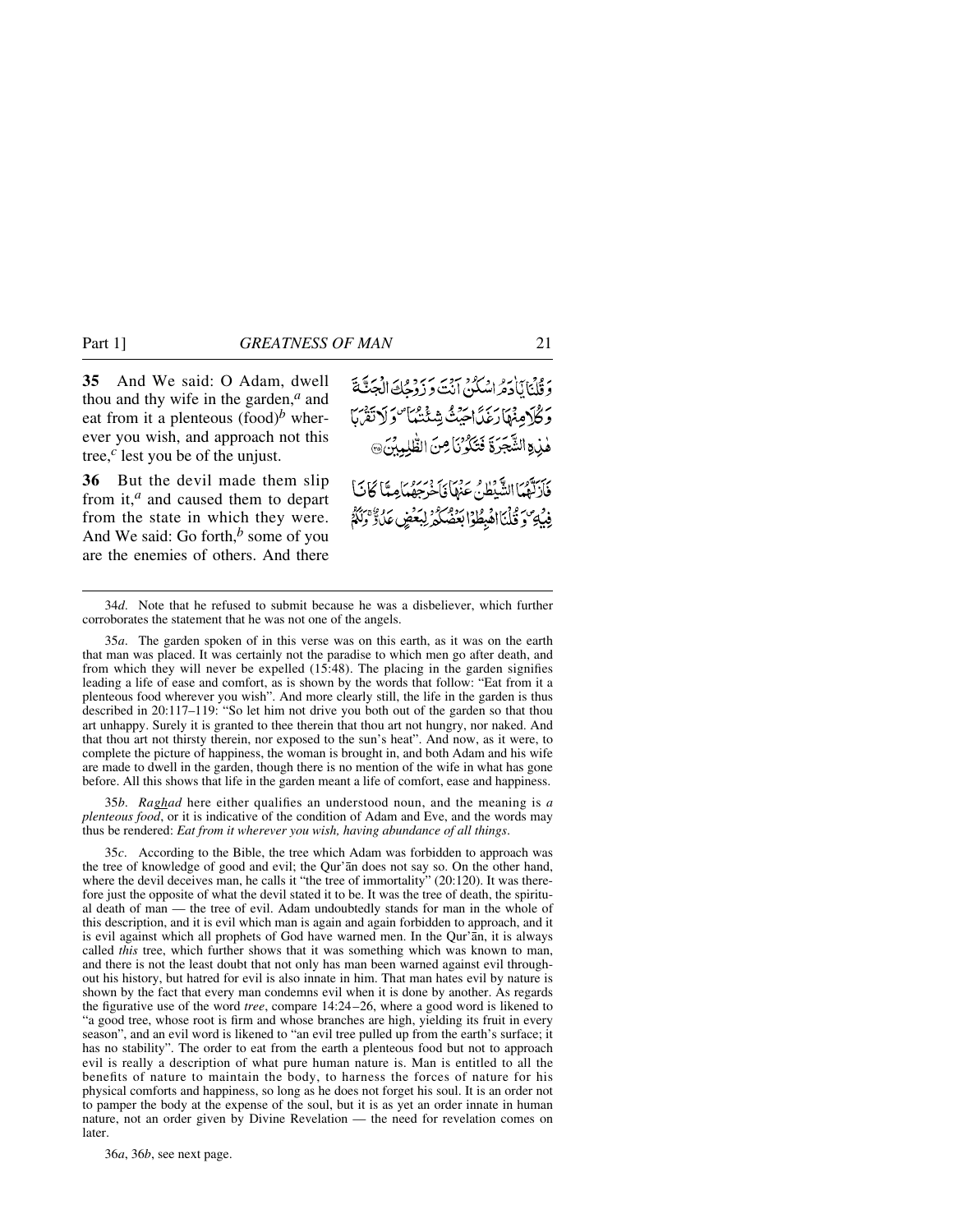is for you in the earth an abode and a provision for a time.*<sup>c</sup>*

**37** Then Adam received (revealed) words from his Lord, and He turned to him (mercifully).*<sup>a</sup>* Surely He is Oft-returning (to mercy), the Merciful.

فِى الْأَمْرَضِ مُسْتَقَنَّ وَ مَتَأَعَّ لِلَّى حِيْنٍ ۞

فَتَلَقَّ ادْمُرْمِنْ رَّبِّهِ كَلِمْتٍ فَتَأْبَ غَلَيْهِ اِنَّهُ هُوَ التَّوَّابُ الرَّحِبُمُ ۞

36*a*. *Azalla* (translated as *made* them *slip*) is derived from *zall*, *to slip* (foot or tongue) *unintentionally* (R), and *zallat* is *a fault committed unintentionally* (R). *Azallahumå* therefore means the devil *made them commit a fault unintentionally*. The result was that they were made to depart from the happy condition in which they were. The lesson taught here is that real happpiness lies in peace of mind, so that when the peace of mind is disturbed by committing an evil, even if it be unintentional, physical happiness does not avail a man.

How did the devil do it? Here the Qur'ån again contradicts the Bible. It was not the serpent that misled Eve, nor did Eve mislead Adam. The devil cast an evil suggestion into the minds of both Adam and Eve, as he casts evil suggestions into the mind of every son and daughter of Adam and Eve: "But the devil made an evil suggestion to them that he might make manifest to them that which had been hidden from them of their shame" (7:20).

36*b*. *Hab∆* sometimes means *going down a declivity*, or *descending from a high place to a low one*, but its more frequent use in literature is simply in the sense of *removing from one place to another*, as in *ihbitū misr-an* (2:61), which means *go to*, or *enter into, a city*. It also signifies simply change in condition. According to LL, *habata* means *he came forth from it* and also *he became lowered or degraded*. And *habt* further signifies *falling into evil*; or *becoming low* or *abject*; or *suffering loss* or *diminution*. This loss or suffering is brought about by means of indulgence in evil.

The new condition in which man finds himself by submitting to his low desires is the condition of the mutual enmity of one to the other, the tyranny of man to man being undoubtedly the greatest evil which man can commit. The use of the words "some of you are the enemies of others" shows clearly that this address is not to Adam and Eve alone, but to all mankind or man in general.

36*c*. The words "an abode and a provision for a time" refer to man's span of life on earth, which is limited as compared with the eternal life of the next world.

37*a*. The Arabic word *taubah* (*repentance*) gives us in fact the philosophy of repentance. *Tåba* originally means *he returned*, and hence the primary meaning of *tåba il-Allåhi* is *he returned to Allåh*. In religious terminology the word *taubah* comes to mean the *returning to a state of obedience*. Thus *taubah* implies a perfect change in the course of one's life, and this is repentence according to the Holy Qur'ån. It is not an utterance of certain words, but an actual *change* for the better. The same word *tåba* is used to express the Divine act of the acceptance of repentance, with reference again to the original meaning of the word, because in this case the Divine Being deals with man mercifully.

*Kalimåt* (*words*) here means *the revealed words of God*. Man is found too weak to overcome the evil suggestions of the devil or the evil inclinations in him, however strong he may be to conquer the forces of nature. So God comes to his help and reveals Himself to him. He sends down revelation which, strengthening his faith in God, gives him the strength to overcome the devil and reject his suggestions.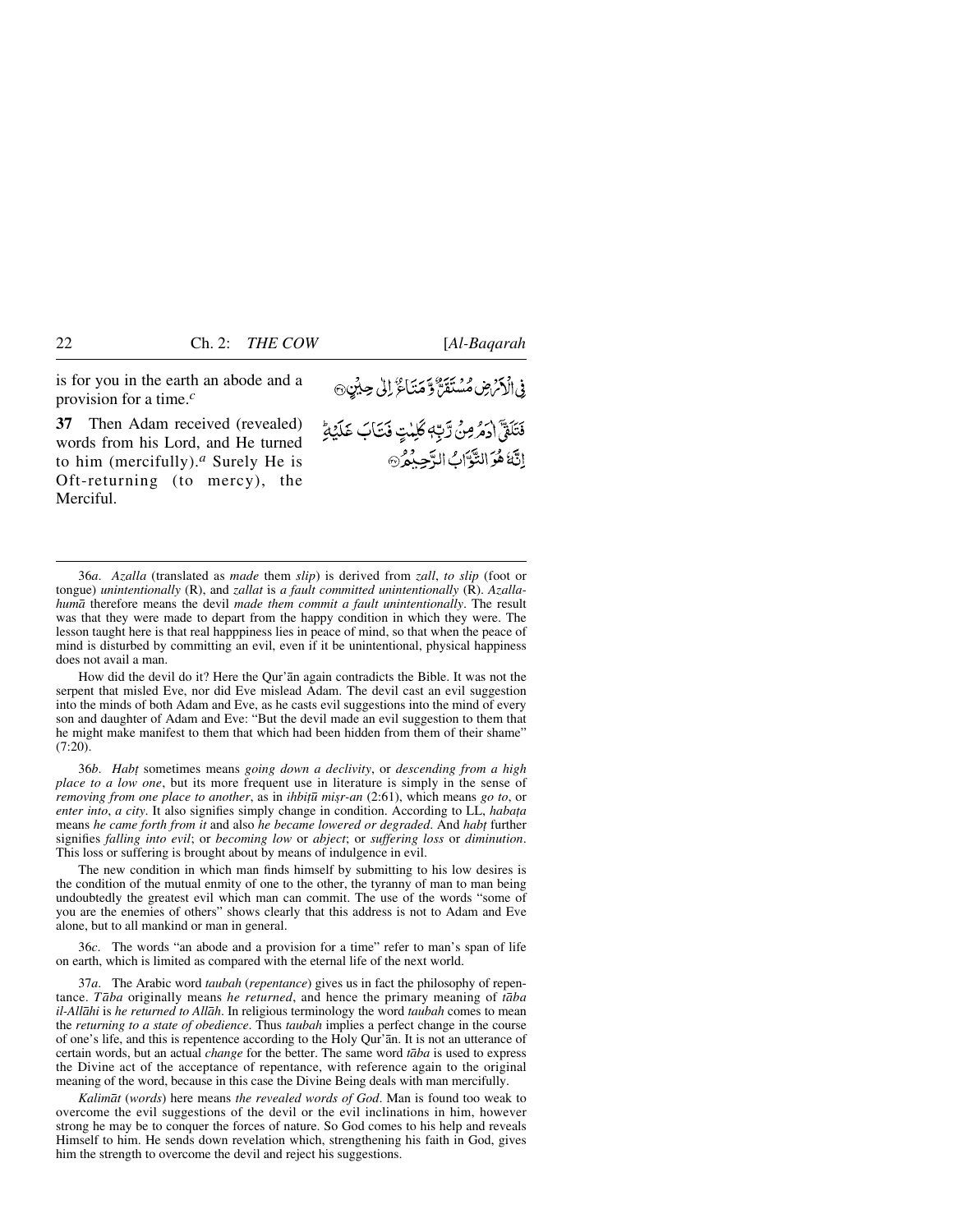**38** We said: Go forth from this (state) all. Surely there will come to you a guidance from Me, then whoever follows My guidance, no fear shall come upon them, nor shall they grieve.*<sup>a</sup>*

**39** And (as to) those who disbelieve in and reject Our messages,*<sup>a</sup>* they are the companions of the Fire; in it they will abide.*<sup>b</sup>*

قُلْنَا اهْبِطُوْا مِنْهَاجَينْعَا تَجَاهَّا يَأْتِدَيَّنَكُمُّ قِيْنِيٌ هُدَّى فَمَنْ تَبِعَ هُدَايَ فَلَاخَوَنَّ عَلَيْهِمْ وَلَا هُمْرِيِحْزِنُوُنَ®

وَ الَّذِينَ كَفَرْدًا وَكُنَّا بِكَانِينَاۤ أُولَيكَ آَصَلُهِ ۖ التَّائِنَّ هُمَّر فِيُهَاخْلِلُونَ ﴾

#### SECTION 5: **Israelite Prophecies fulfilled in Qur'ån**

**40** O Children of Israel, call to mind My favour which I bestowed on you and be faithful to (your) يبيّتي اسواءتيكي فه وكفرة انغُصَبّتيَ النّتيّ أنغُصَبْ عَلَيْكُمُ وَآوَدُوْا بِعَهْدِئِ أَرْفٍ بِعَهْدِ كُمْ

39*a*. The word *åyat* (plural *åyåt*), which occurs for the first time here, is of very frequent occurrence in the Holy Qur'ån and conveys a number of significances. The primary meaning of *åyat* is *an apparent sign* or *mark* (R), by which a thing is known. Hence it comes to signify *a sign* as meaning *an indication* or *evidence* or *proof* (T, LL). In this sense it signifies what is called a *mu'jizah* or *a miracle*, instead of which the Holy Qur'ån always uses the word *åyat*, thus showing that the miracles of which it speaks are not *wonders* but actual *evidence* or *proof* of the truth of a prophet. But the most frequent use of the word *åyat* in the Holy Qur'ån is to signify *a message* or *a communication* and it is in this sense that the word is applied to a verse of the Holy Qur'ån, i.e., *a collection of the words of the Holy Qur'ån continued to its breaking*, or *a portion of the Qur'ån after which a suspension of the speech is approvable* (T, LL). But it generally retains the wider significance of *a sign* or *a mark*, or *a Divine message* or *a Divine communication*.

39*b*. As against those who attain to perfection by following the Divine message, the people spoken of in this verse are those who not only disbelieve but also exert their utmost to oppose revealed truth and uproot it. Such people are described as companions of the Fire. They keep company with evil in this life, so the fire becomes their companion in the next to purge them of the evil consequences of their evil deeds. Their hearts burn with evil passions in this life, and it is this very fire that assumes a palpable shape in the next.

*Khalada* signifies originally *he remained* or *abode*, or *remained* or *abode long*, being synonymous with *aqåma* (A). Hence you say *khwålid* (plural of *khålid*), meaning *the three stones upon which the cooking-pot is placed,* so called because of their remaining for a

<sup>38</sup>*a*. This section is now closed with the statement of a general law that Divine Revelation will be granted to the whole of humanity and prophets will appear everywhere from time to time, and that it would be by following the Guidance sent by God through His prophets that men will attain to perfection. This state of perfection is described as a state in which "no fear shall come upon them, nor shall they grieve". The man who truly follows the Divine Revelation shall have no fear of the devil misleading him, for he has subjugated his devil, nor shall he grieve that he wasted the opportunity given him in this life, for he turned it to the best use.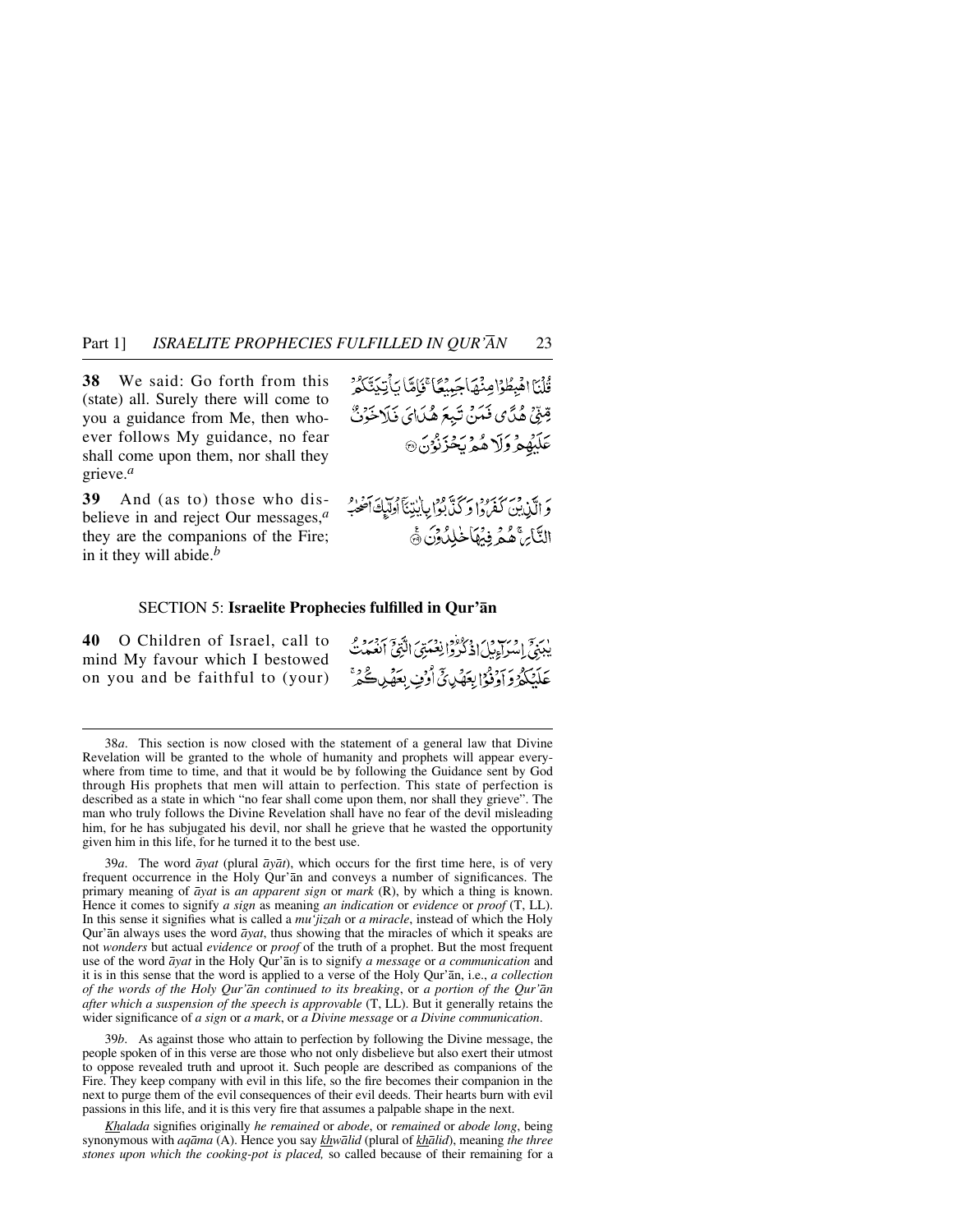covenant with Me, I shall fulfil (My) covenant with you;*<sup>a</sup>* and Me, Me alone, should you fear.

**41** And believe in that which I have revealed, verifying that which is with you,*<sup>a</sup>* and be not the first to deny it; neither take a mean price*<sup>b</sup>* for My messages; and keep your duty to Me, Me alone.

**42** And mix not up truth with falsehood, nor hide the truth while you know.*<sup>a</sup>*

وَ إِيَّائَ فَارْهَبُوْنِ@

وَ الْمِنْوَابِيَآ آَنْزَلْتُ مُصَلِّاقًالِّيَاۤ مَعَكُمْ وَلَا تَكَوُنُوْٓااَوَّلَ كَانِرِيةٍ وَلَا تَتَنْتَرُوْابِالِّتِي تَتَمَنَّا قَلِيْلًا فَرَايَّایَ فَاتَّقُونِ@

وَلَا تَلْبِسُوا الْحَقّ بِالْبَاطِلِ وَتَكْتُبُوا الْحَقّ رس و و د بر دور<br>د ان په

long time after the standing relics of a house have become effaced (LL). Therefore *khålid∂n* signifies simply *abiding*, and does not necessarily convey the idea of perpetuity.

40*a*. After speaking of the need of Divine Revelation, the Qur'ån now speaks of a nation to whom this favour was granted, among whom many prophets were raised and who were also made rulers in the earth: "Remember the favour of Allåh to you when He raised prophets among you and made you kings and gave you what He gave not to any other of the nations" (5:20). The Jewish people who are addressed here are generally mentioned as Children of Israel, Israel being the other name of Jacob, son of Isaac, son of Abraham.

As for the covenants spoken of here, see Deut. 26:17–19: "Thou hast avouched the Lord this day to be thy God, and to walk in His ways, and to keep His statutes, and His commandments, and His judgments, and to hearken unto His voice. And the Lord hath avouched thee this day to be His peculiar people, as He hath promised thee, and that thou shouldst keep all His commandments; and to make thee high above all nations which He hath made, in praise, and in name, and in honour". The "hearkening unto the voice of the Lord" means the acceptance of the revelation to the promised prophet of Deut. 18:18, as Deut. 18:19 shows clearly: "And it shall come to pass that whosoever will not hearken unto My words which he shall speak in My name, I will require it of him".

41*a*. The verification referred to here is clearly the fulfilment of the promise contained in Deut. 18:15–18: "The Lord thy God will raise up unto thee a prophet from the midst of thee, of thy brethren, like unto me; unto him ye shall hearken .... I will raise them up a prophet from among their brethren, like unto thee, and will put My words in his mouth; and he shall speak unto them all that I shall command him". It is nowhere but in the Holy Qur'ån that the "word of God", as promised here, is "put into the Prophet's mouth", and no prophet ever claimed to have come in fulfilment of this prophecy except the Holy Prophet Muhammad. The whole of the Israelite history after Moses is silent as to the appearance of the promised prophet of Deut. Even Jesus Christ never said that he came in fulfilment of that prophecy and his apostles truly felt that difficulty when they thought that that prophecy would be fulfilled in the second coming of Christ. But one of the earliest messages of the Holy Prophet was that he was the like of the prophet sent to Pharaoh (73:15), and the claim is often repeated in the Holy Qur'ån.

41*b*. The religious leaders are specially addressed in this section. They rejected the truth which the Prophet brought, fearing to lose their high position as leaders. They thus sacrificed truth to the inducements of this life, and took "a mean price" for it.

42*a*, see next page.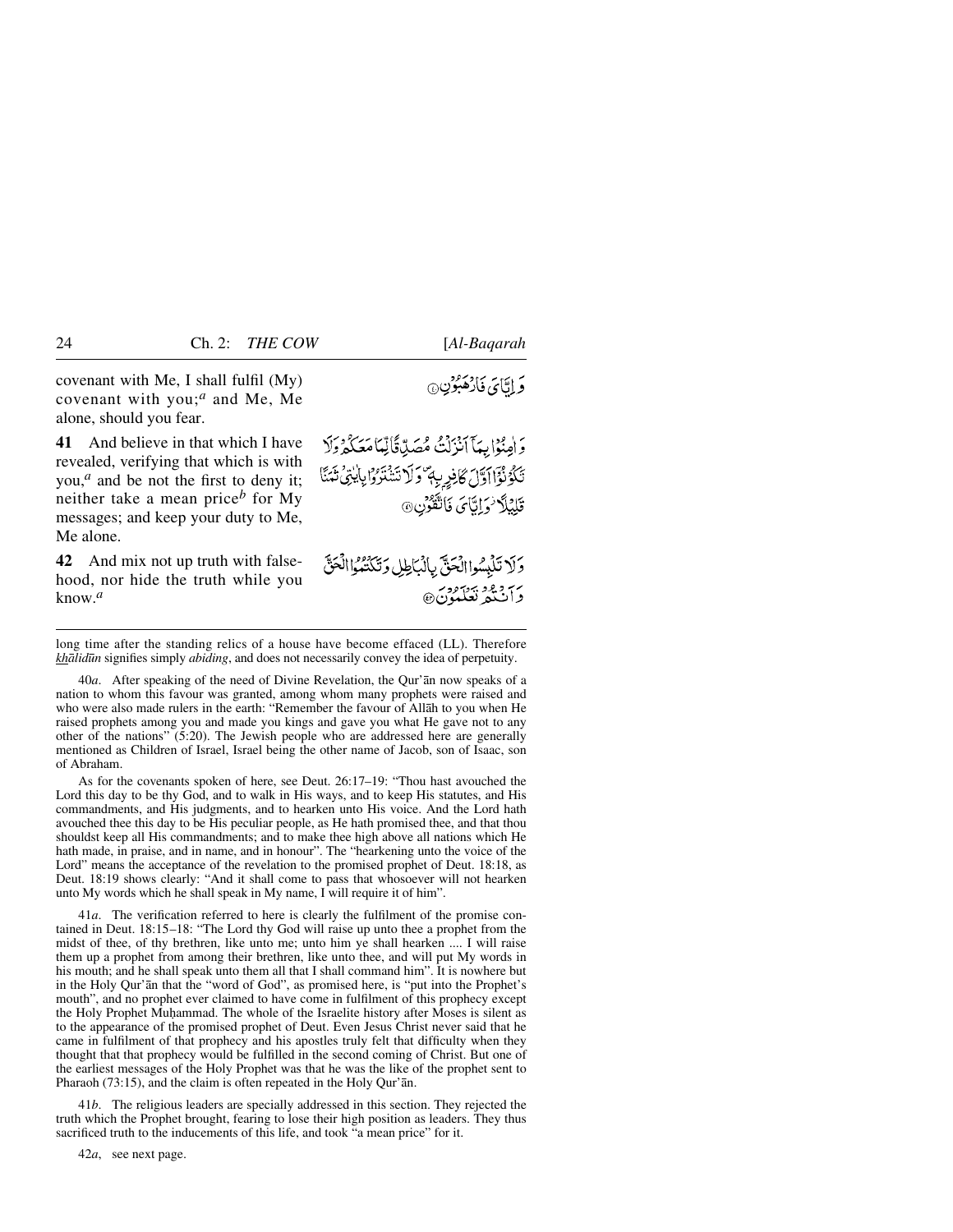**43** And keep up prayer and pay the poor-rate*<sup>a</sup>* and bow down with those who bow down.

**44** Do you enjoin men to be good and neglect your own souls while you read the Book? Have you then no sense?*<sup>a</sup>*

**45** And seek assistance through patience and prayer,*<sup>a</sup>* and this is hard except for the humble ones,

**46** Who know*<sup>a</sup>* that they will meet their Lord and that to Him they will return.

دَاقِيْبُواالصَّلُوةَ وَ اٰنْثُواالنَّاتَكُوةَ وَازْكَتْرُوْا مَعَ الرُّكِعِينَ @ م دورور ، پس بازبرّ دیبور برور<br>انامرون الیَّاس بالبُرِّد تنسون انفُسکهُ بر برد وديرو .<br>وَأَنْتُدِ تَتَلَوْنَ الْكِتَٰبَ أَفَلا تَعْقِلُونَ @ دَاسْتَعِينُوْ إِبِالصَّبِّرِ وَالصَّلْوَةِ وَإِنَّهَا لَكِبِيْدَةُ الأخَلَى الْخُشِعِينَ ﴾ الّذِينَ بِظُنَّوْنَ اَنَّهُمْ مَّاغْوُا يَرَبُّهِ مِرْ اَنْقُعْ إِلَيْهِ سُجِعُوْنَ ۞

# SECTION 6: **Divine Favours on Israel**

**47** O Children of Israel, call to mind My favour which I bestowed

بِيَبَدَحَ إِمْرَتِهِ فِي إِذْ كُرُودُ إِنِعْسَوْيَ الَّذِيَ بِجَمْعِ مِ

43*a*. These are the two fundamental principles of religion, worship of God through prayer to Him, and service of humanity or helping the poor.

44*a*. The leaders enjoined their followers to be good because they could not remain leaders otherwise, but their own lives were corrupt. They read the Book and yet they did not follow it; how could the ignorant masses benefit by their preaching?

45*a*. A sign of the promised prophet of Deut. 18:18 was that he would utter prophecies which would prove true. "And if thou say in thine heart, How shall we know the word which the Lord hath not spoken? When a prophet speaketh in the name of the Lord, if the thing follow not, nor come to pass, that is the thing which the Lord hath not spoken, but the prophet hath spoken it presumptuously: thou shalt not be afraid of him" (Deut. 18:21, 22). The Qur'an had in the Prophet's utter helplessness at Makkah, and when the Quraish were day and night planning to take away his very life, uttered forcible predictions of the final triumph of the Prophet and of the vanquishment and discomfiture of his opponents, and those prophecies were now being fulfilled. They were, therefore, asked to wait until the Truth shone out in its full resplendence and to seek Divine help through prayer.

46*a*. *Òann* signifies *thought, opinion* or *conjecture*, and also *knowledge* or *certainty* which "is obtained by considering with endeavour to understand, not by ocular perception, or not such as relates to an object of sense" (LL).

<sup>42</sup>*a*. It is again the religious leaders who are spoken of here: "Mixing up the truth with falsehood" signifies their *mixing up the prophecy with their own false interpretations of it*, and thus making obscure the prophecy itself, while "hiding the truth" signifies their *concealing the prophecy itself*, for they often commanded their followers not to disclose to the Muslims those prophecies which were known to them. Compare v. 76. Or, by the *truth* is meant that which was revealed to their prophets, and by *falsehood* their own ideas which they mixed up with Divine Revelation.